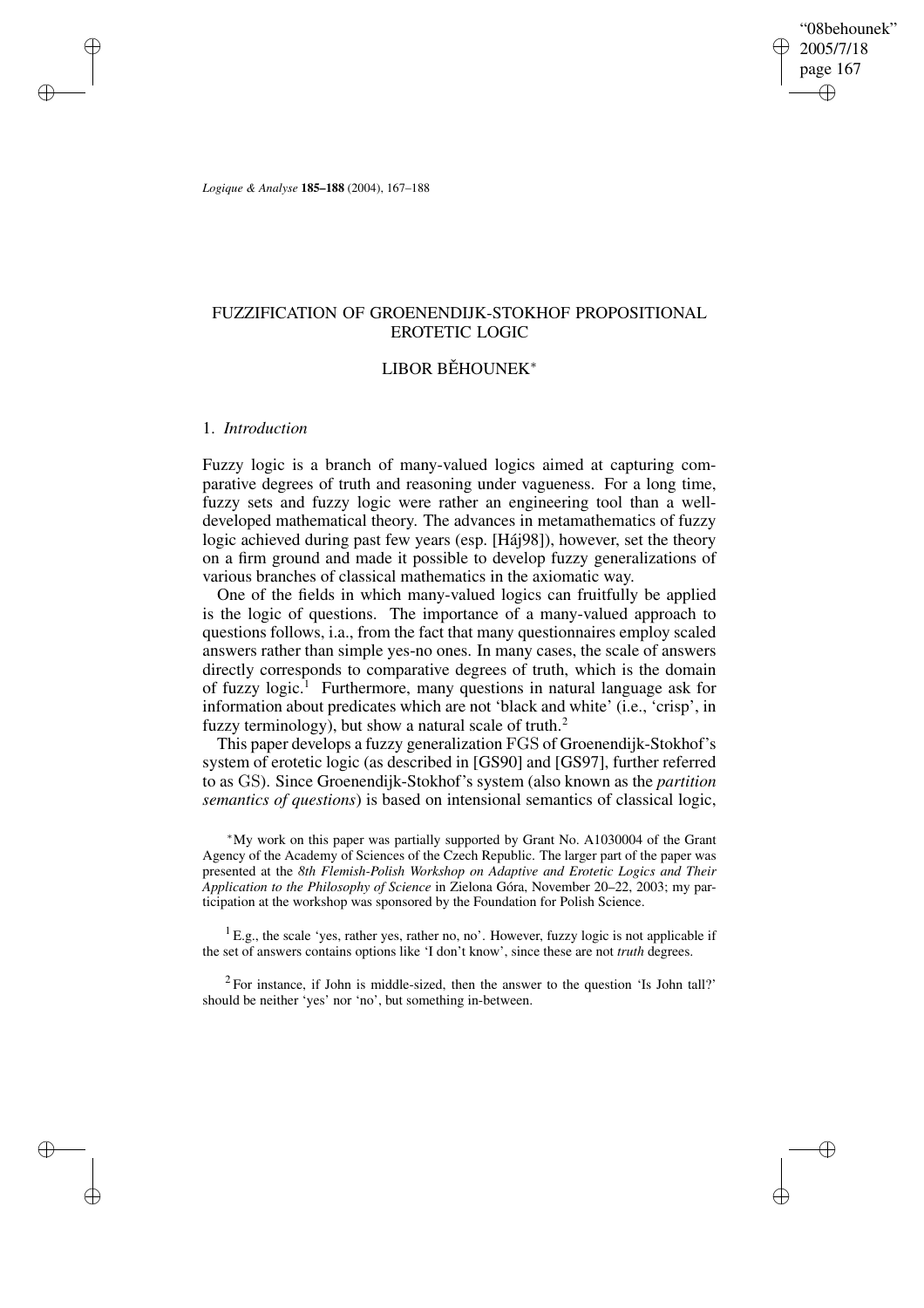*"08behounek" 2005/7/18 page 168* ✐ ✐

✐

✐

#### 168 LIBOR BĚHOUNEK

fuzzy intensional semantics is developed first, within the framework of fuzzy class theory [BC04b]. Our attention is restricted to propositional FGS, i.e. fuzzy yes-no questions.<sup>3</sup>

## 2. *Classical Groenendijk-Stokhof semantics*

In this section we repeat the basic definitions of intensional semantics for classical propositional logic and classical propositional Groenendijk-Stokhof system. For details, see [GS90] and [GS97].

*Definition 2.1*: (Intensional semantics) *Let* W *be a non-empty set. By a* valuation in W we mean a function  $\|\cdot\|$  taking formulae to subsets of W, *such that*  $\|\neg \varphi\| = W - \|\varphi\|$ ,  $\|\varphi \& \psi\| = \|\varphi\| \cap \|\psi\|$ ,  $\|\varphi \vee \psi\| = \|\varphi\| \cup$  $\|\psi\|$ ,  $\|\varphi \to \psi\| = (W - \|\varphi\|) \cup \|\psi\|$ . The pair  $\mathcal{W} = \langle W, \|\cdot\|\rangle$  is called a logical space, *the elements of* W indices *or* possible worlds, *the subsets of* W propositions.

*The proposition*  $\|\varphi\|$  *is called the intension of*  $\varphi$  *(in W). The extension* of  $\varphi$  in  $w \in W$  *is the truth value of the statement that*  $w \in ||\varphi||$ *; it will be denoted by*  $\|\varphi\|_w$ .<sup>4</sup>

*A formula*  $\varphi$  *holds in a logical space*  $W = \langle W, \|\cdot\|\rangle$  *(written*  $W \models \varphi$ )  $if$   $\|\psi\| = W$ . *A formula*  $\varphi$  *is a tautology (written*  $\models \varphi$ ) *iff it holds in any logical space. A formula*  $\varphi$  entails *a formula*  $\psi$  in  $\langle W, \|\cdot\| \rangle$  *iff*  $\|\varphi\| \subseteq \|\psi\|$ . A *formula*  $\varphi$  entails *a formula*  $\psi$  *(written*  $\varphi \models \psi$ *) iff*  $\varphi$  *entails*  $\psi$  *in any logical space.*

Intensional semantics is adequate w.r.t. classical propositional calculus; i.e., a formula is provable in classical propositional calculus iff it is a tautology of intensional semantics. GS extends this semantics to interrogative formulae  $\partial \varphi$  (read *whether*  $\varphi$ ), where  $\varphi$  is any propositional formula.

*Definition* 2.2: (Semantics of interrogative formulae) Let  $W = \langle W, \|\cdot\|\rangle$  be *a logical space. The* extension  $\lVert ?\varphi \rVert_w$  *of*  $? \varphi$  *in*  $w \in W$  *is the proposition*  $\{w' \in W \mid ||\varphi||_{w'} = ||\varphi||_w\}.$ 

*The* intension  $\Vert ?\varphi \Vert$  *of*  $\Im \varphi$  *in W is the equivalence relation*  $\{ \langle w, w' \rangle \in$  $W^2 \parallel ||\varphi||_w = ||\varphi||_{w'}$ . The partition of W induced by this equivalence *relation will be denoted by*  $W/||?$  $\varphi||$ *.* 

<sup>3</sup> While classical propositional GS is trivial, its fuzzified version is less so.

<sup>4</sup>Thus if  $w \in ||\varphi||$ , we say that the extension of  $\varphi$  in w is 1 (the truth value 'true'); if  $w \notin ||\varphi||$ , we say that it is 0 (the truth value 'false'). The intension of  $\varphi$  can be identified with the function that assigns to each possible world  $w \in W$  the extension of  $\varphi$  in w.

✐

✐

✐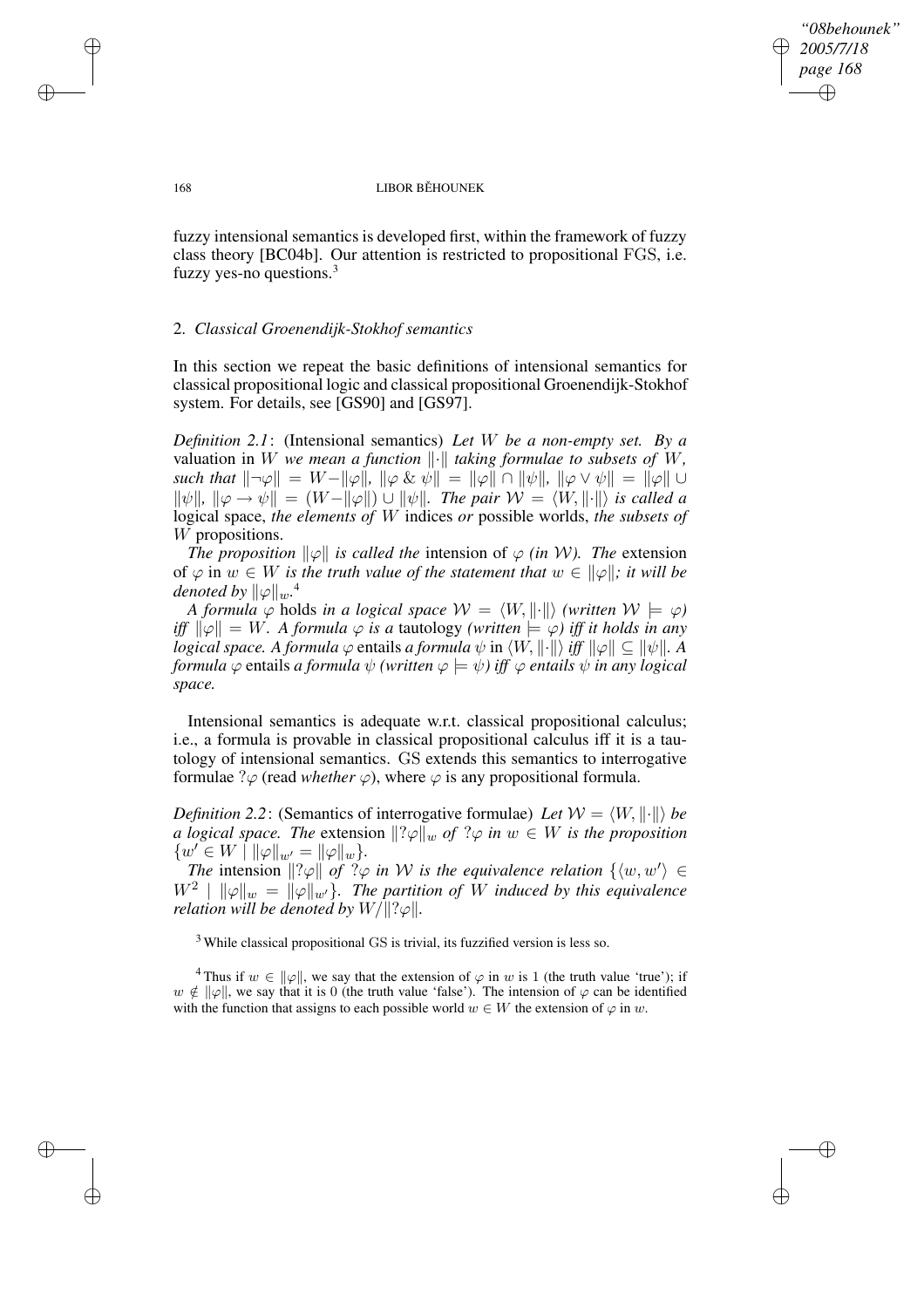*"08behounek" 2005/7/18 page 169* ✐ ✐

✐

✐

### FUZZIFICATION OF GROENENDIJK-STOKHOF PROPOSITIONAL EROTETIC LOGIC 169

*Definition 2.3*: (Answerhood and entailment of interrogatives) *Let*  $\langle W, \|\cdot\|\rangle$  *be a logical space.* 

*We* say that  $\psi$  is a direct answer to ? $\varphi$  in W iff  $\|\psi\| \in W/\|?\varphi\|$ *. We say that*  $\psi$  *is an* answer *to* ? $\varphi$  *in* W (written  $\psi \models^{\mathcal{W}}$  ? $\varphi$ ) *iff*  $\psi$  *entails a direct answer to*  $?$  $\varphi$  *in*  $W$ *.* 

*We say that*  $?$  $\psi$  entails  $?$  $\varphi$  *in*  $W$  *(written*  $?$  $\psi$   $\models$ <sup>*W*</sup>  $?$  $\varphi$ ) *iff every answer to*  $?$  $\psi$  *is an answer to*  $?$  $\varphi$  *in*  $W$ *. We say that*  $?$  $\psi$  *and*  $?$  $\varphi$  *are* equivalent *in*  $W$  $(written ?\psi \equiv^{\mathcal{W}} ?\varphi)$  *iff*  $? \psi$  *entails*  $? \varphi$  *in*  $\mathcal{W}$  *and vice versa.* 

*We say that these relations hold generally iff they hold in any logical space.*

It is easy to prove that  $? \psi \models^{\langle W, \Vert \cdot \Vert} ? \varphi$  iff the partition  $W/ \Vert ? \psi \Vert$  refines the partition  $W/\Vert \cdot \varphi \Vert$ , and that equivalence of interrogatives corresponds to the identity of partitions.

# 3. *T-norm based fuzzy logic*

✐

✐

✐

✐

In this section, the main ideas of t-norm based fuzzy logic are outlined and basic definitions are given. For details see [Háj98].

T-norm based fuzzy logic is founded upon a few natural assumptions regarding the semantics of fuzzy conjunction: truth-functionality, associativity, commutativity, monotonicity, continuity, and classical values on  $\{0, 1\}$ . Such binary functions on  $[0, 1]$  had already been studied in probability theory under the name *continuous triangular norms* (or *continuous t-norms*). Given a continuous t-norm ∗, the semantics of other propositional connectives can be defined in a natural way (e.g., the semantics of implication is the maximal function such that the internalization of modus ponens is valid). Generalizing Tarski's definitions in the obvious way, for each  $[0, 1]$ -valuation v of propositional variables and any formula  $\varphi$  we get a unique semantic value  $\|\varphi\|_{v} \in [0, 1]$ . A formula is a *tautology* w.r.t. a continuous t-norm  $*$  iff it gets the value 1 under each valuation  $v$ . The set of all tautologies w.r.t. a continuous t-norm ∗ is called the *logic of* ∗ and denoted by PC(∗).

It turns out that some formulae are tautologies w.r.t. any continuous tnorm; we call them t-tautologies. It can be proved that the set of all ttautologies is finitely axiomatizable. This gives rise to Basic Fuzzy Logic BL:

*Definition 3.1*: (BL) *Propositional logic* BL *is determined by the following axiom schemata and the deduction rule of modus ponens (the primitive*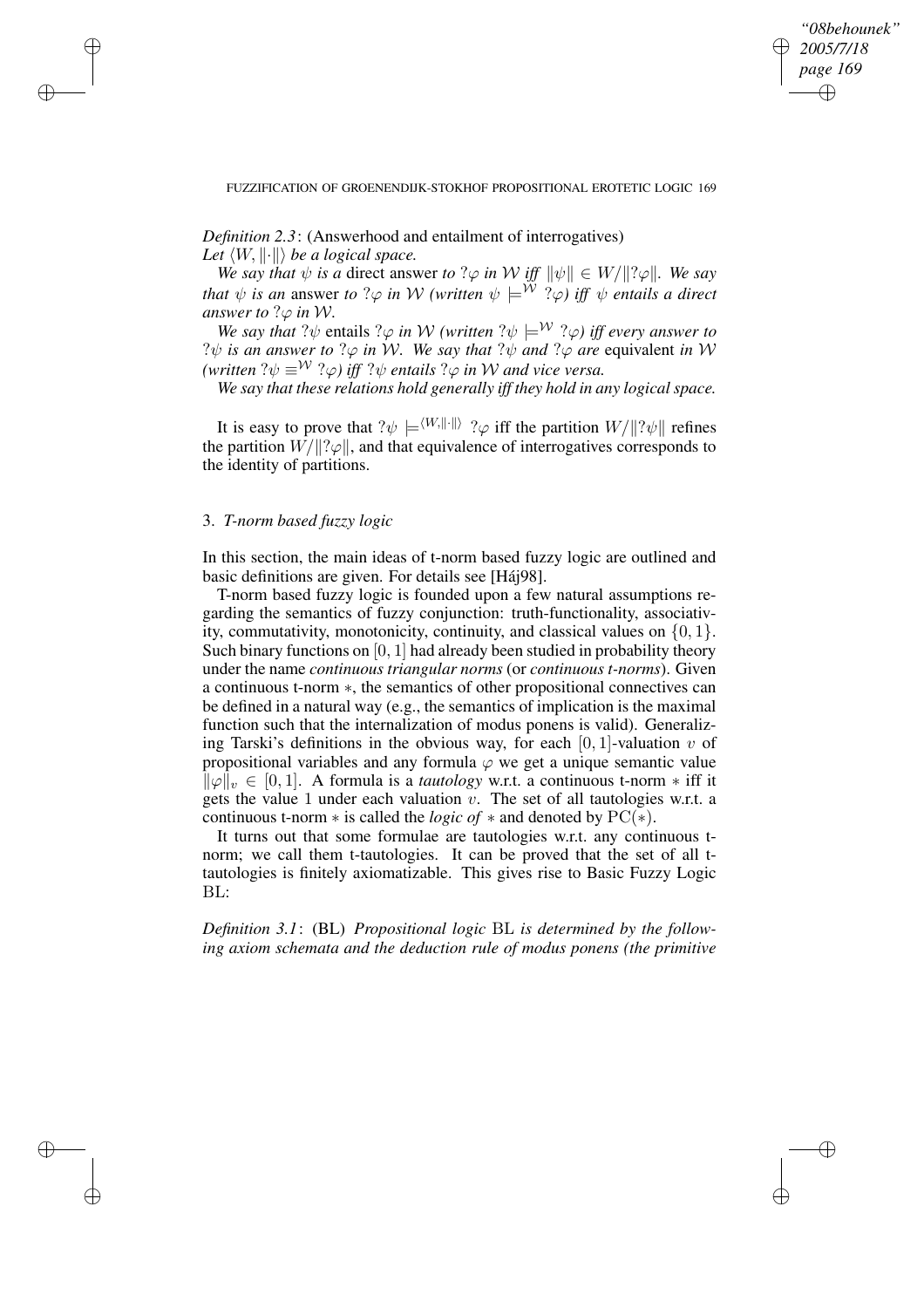✐

### 170 LIBOR BĚHOUNEK

*connectives*  $\textit{are} \rightarrow \infty$ *, &, and*  $\perp$ *).* 

(BL1)  $(\varphi \to \psi) \to ((\psi \to \chi) \to (\varphi \to \chi))$ (BL2)  $(\varphi \& \psi) \rightarrow \varphi$ (BL3)  $(\varphi \& \psi) \rightarrow (\psi \& \varphi)$ (BL4)  $(\varphi \& (\varphi \rightarrow \psi)) \rightarrow (\psi \& (\psi \rightarrow \varphi))$ (BL5a)  $(\varphi \to (\psi \to \chi)) \to ((\varphi \& \psi) \to \chi)$ (BL5b)  $((\varphi \& \psi) \rightarrow \chi) \rightarrow (\varphi \rightarrow (\psi \rightarrow \chi))$ (BL6)  $((\varphi \to \psi) \to \chi) \to (((\psi \to \varphi) \to \chi) \to \chi)$  $(BL7)$   $\perp \rightarrow \varphi$ 

*Further connectives are defined as follows:*

$$
\varphi \land \psi =_{df} \varphi \& (\varphi \to \psi)
$$
  
\n
$$
\varphi \lor \psi =_{df} ((\varphi \to \psi) \to \psi) \land ((\psi \to \varphi) \to \varphi)
$$
  
\n
$$
\varphi \leftrightarrow \psi =_{df} (\varphi \to \psi) \& (\psi \to \varphi)
$$
  
\n
$$
\neg \varphi =_{df} \varphi \to \bot
$$
  
\n
$$
\top =_{df} \neg \bot
$$

There are three salient continuous t-norms:<sup>5</sup> the minimum, also known as the Gödel t-norm  $x * y = min(x, y)$ , the product  $x * y = x \cdot y$ , and the Łukasiewicz t-norm  $x * y = max(0, x + y - 1)$ . The sets of all tautologies w.r.t. these t-norms are called Gödel, product, and Łukasiewicz fuzzy logic, denoted G,  $\Pi$  and Ł, respectively.<sup>6</sup> They are axiomatizable by the following respective schematic extensions of BL:

(G)  $\varphi \to (\varphi \& \varphi)$ 

$$
(L) \qquad \neg \neg \varphi \to \varphi
$$

$$
\begin{array}{ll}\n\text{(II)} & \left( \neg(\varphi \& \varphi) \rightarrow \neg \varphi \right) \\
& \& \left( \neg \neg \varphi \rightarrow \left( \left( \left( \psi \& \varphi \right) \rightarrow \left( \chi \& \varphi \right) \right) \rightarrow \left( \psi \rightarrow \chi \right) \right) \right)\n\end{array}
$$

<sup>5</sup> Not only are they most often used in applications, but it is proved that any continuous t-norm is a special kind of ordinal sum of these three t-norms (Mostert-Shield's characterization theorem).

 ${}^{6}$  Ł and G coincide respectively with Łukasiewicz and Gödel infinite-valued logics. G extends intuitionistic logic with Dummett's prelinearity axiom  $(\varphi \to \psi) \lor (\psi \to \varphi)$ .

✐

✐

✐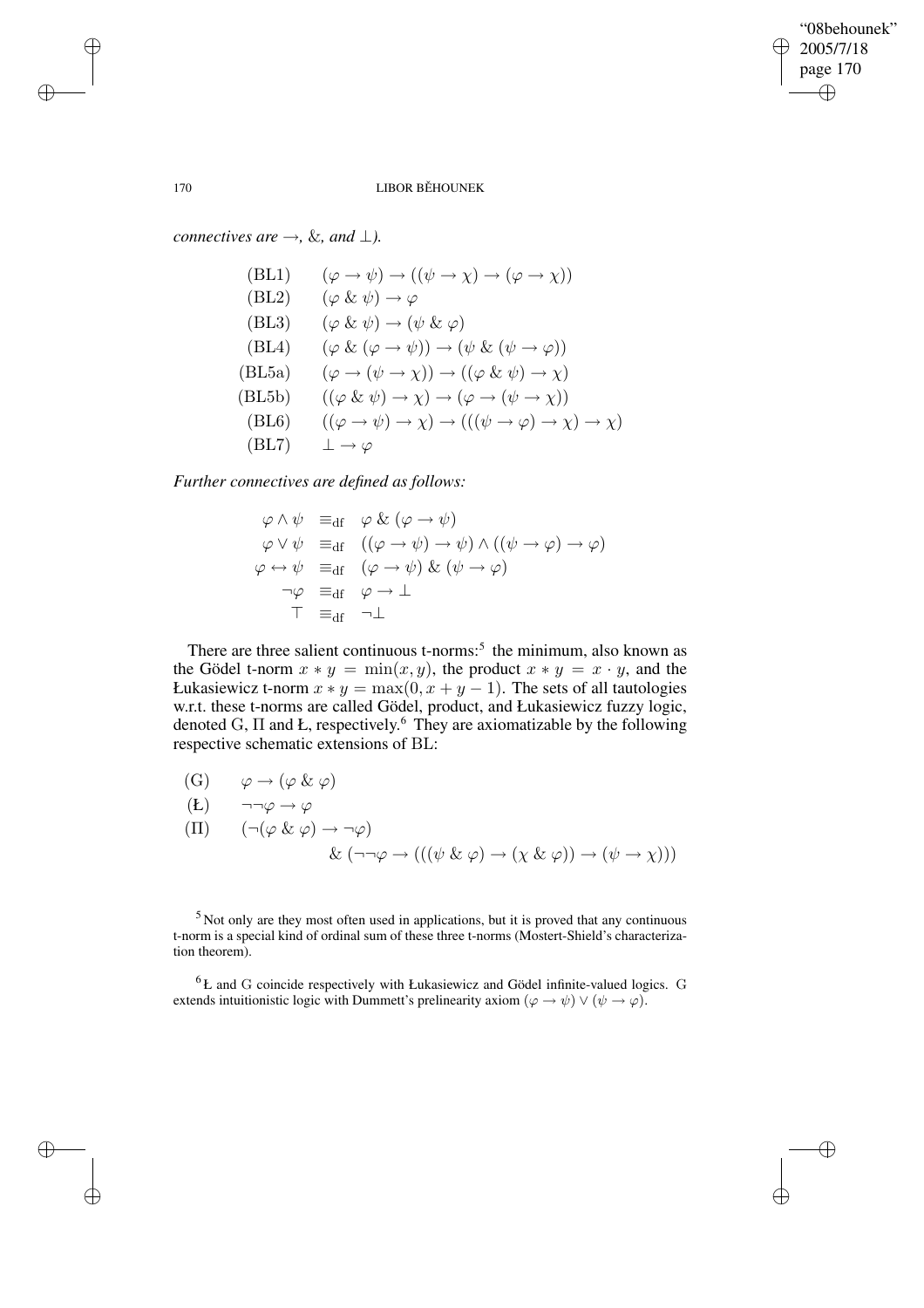✐

### FUZZIFICATION OF GROENENDIJK-STOKHOF PROPOSITIONAL EROTETIC LOGIC 171

✐

✐

✐

✐

The [0, 1]-semantics of  $\wedge$ ,  $\vee$ ,  $\perp$  and  $\top$  in any logic PC(\*) is that of minimum, maximum, 0, and 1, respectively. Furthermore, in any  $PC(*)$ ,  $\|\varphi \to \psi\| = \max\{z \mid z * \|\varphi\| \le \|\psi\|\};$  in particular,  $\|\varphi \to \psi\|_{v} = 1$ iff  $\|\varphi\|_v \le \|\psi\|_v$ . Consequently  $\|\varphi \leftrightarrow \psi\|_v = 1$  iff  $\|\varphi\|_v = \|\psi\|_v$ , and  $\|\neg\varphi\|_v = 1$  iff  $\|\varphi\|_v = 0$ .

Except for G, all PC( $*$ ) lack contraction (i.e.,  $\varphi \& \varphi$  is generally stronger than  $\varphi$ ), which justifies the presence of min-conjunction  $\wedge$ . If we add the law of excluded middle (i.e., the schema  $\varphi \lor \neg \varphi$ ) to BL, we get classical logic.

A further unary propositional connective  $\Delta$  (Baaz's delta) with the [0, 1]semantics  $\|\Delta \varphi\|_v = 1$  iff  $\|\varphi\|_v = 1$ , otherwise  $\|\Delta \varphi\|_v = 0$ , is often introduced. The resulting logics BL $\Delta$ , G $\Delta$ , Ł $\Delta$ , and  $\Pi\Delta$  are axiomatized by the axioms of the respective fuzzy logic plus the following axioms for  $\Delta$ :

$$
\begin{array}{ll}\n(\Delta 1) & \Delta \varphi \vee \neg \Delta \varphi \\
(\Delta 2) & \Delta (\varphi \vee \psi) \to (\Delta \varphi \vee \Delta \psi) \\
(\Delta 3) & \Delta \varphi \to \varphi \\
(\Delta 4) & \Delta \varphi \to \Delta \Delta \varphi \\
(\Delta 5) & \Delta (\varphi \to \psi) \to (\Delta \varphi \to \Delta \psi)\n\end{array}
$$

The deduction rules for logics with  $\Delta$  are modus ponens and  $\Delta$ -necessitation (from  $\varphi$  infer  $\Delta \varphi$ ).

In order to develop fuzzy mathematics, fuzzy predicate calculus is necessary. The syntax of first-order fuzzy logic is classical (except for the differences in propositional connectives, i.e. the presence of two conjunctions and possibly  $\Delta$ ). The quantifiers  $\forall$  and  $\exists$  are governed by the following axiom schemata (which assume that the term t is substitutable for x in  $\varphi$  and that x is not free in  $\chi$ ):

$$
(\forall 1) \quad (\forall x)\varphi(x) \to \varphi(t)
$$
  
\n
$$
(\exists 1) \quad \varphi(t) \to (\exists x)\varphi(x)
$$
  
\n
$$
(\forall 2) \quad (\forall x)(\chi \to \varphi) \to (\chi \to (\forall x)\varphi)
$$
  
\n
$$
(\exists 2) \quad (\forall x)(\varphi \to \chi) \to ((\exists x)\varphi \to \chi)
$$
  
\n
$$
(\forall 3) \quad (\forall x)(\chi \lor \varphi) \to (\chi \lor (\forall x)\varphi)
$$

The deduction rules are those of propositional logic plus generalization (from  $\varphi$  infer  $(\forall x)\varphi$ ). Equality can be regarded as a logical symbol governed by the axioms of reflexivity  $x = x$  and universal intersubstitutivity  $x = y \rightarrow$  $\Delta(\varphi(x) \leftrightarrow \varphi(y)).$ 

The *standard semantics* for fuzzy predicate calculi is a straightforward generalization of Tarski's semantics to [0, 1]. The interpretation of predicates and functors of arity n in a model with the universe  $\overline{M}$  are functions from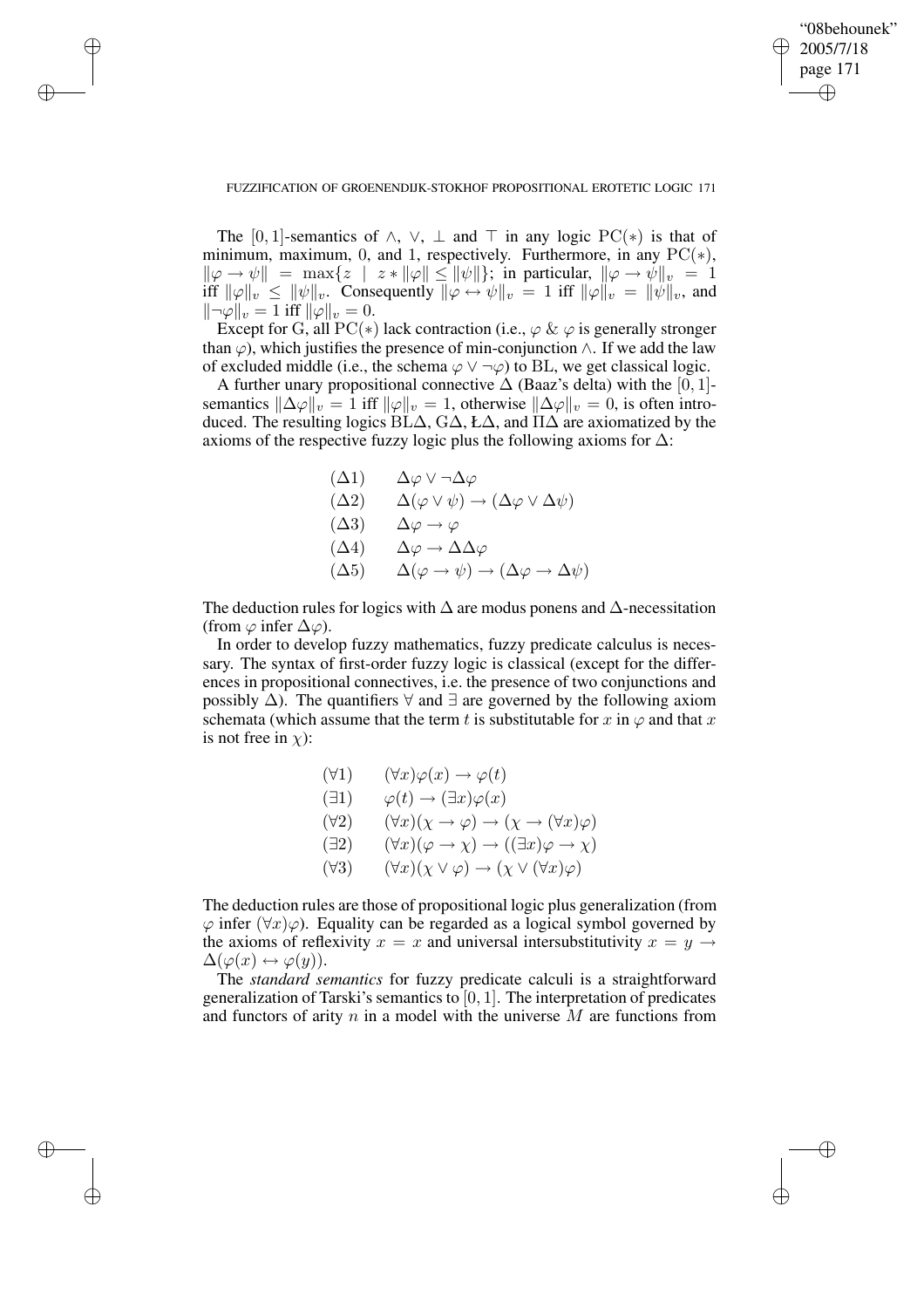✐

#### 172 LIBOR BĚHOUNEK

 $M<sup>n</sup>$  to [0, 1] (for predicates) or to M (for functors); equality is interpreted as the identity on M. The semantics of  $\forall$  and  $\exists$  is that of infimum and supremum, respectively. The first-order logics G and  $G\Delta$  are complete w.r.t. the standard [0, 1]-semantics; first-order BL, Ł and  $\Pi$  (with or without  $\Delta$ ), however, are not.<sup>7</sup>

# 4. *Fuzzy class theory*

Within fuzzy predicate calculus, axiomatic theory of fuzzy sets can be developed. For most purposes, however, one does not need a full-fledged set theory over fuzzy logic, since it is usually not necessary to consider the membership of *sets* in sets. The theory of membership of (atomic) *individuals* in fuzzy sets—i.e., fuzzy *class* theory—is much simpler; it has been elaborated in [BC04b] over a richer fuzzy logic ŁΠ, which contains all the connectives of  $G\Delta$ , Ł $\Delta$ , and  $\Pi\Delta$ . An easy inspection of proofs in [BC04b] shows that the theorems of [BC04b] that do not mix connectives of different logics remain valid in its fragments  $G\Delta$ , Ł $\Delta$ , and  $\Pi\Delta$ . The adaptation of fuzzy class theory FCT developed in [BC04b] for an extension  $\mathcal F$  of BL $\Delta$  will be denoted by FCT.

The language of  $\mathcal{F}CT$  has two sorts of variables: object variables  $x, y, \ldots$ and class variables  $X, Y, \ldots$  (there are no universal variables). The only primitive predicate is the membership predicate ∈ between objects and classes.  $\mathcal{F}CT$  enjoys full class comprehension, i.e., for any formula  $\varphi(x)$  there is a function symbol<sup>8</sup>  $\{x \mid \varphi(x)\}$  and the comprehension axiom  $y \in \{x \}$  $\varphi(x)$   $\leftrightarrow \varphi(y)$ . The classes are understood extensionally, therefore FCT adopts the axiom of extensionality  $(\forall x)\Delta(x \in X \leftrightarrow x \in Y) \rightarrow X = Y$ .

The intended models consist of a universe  $U$ , which is the range of object variables, and the set  $U^{[0,1]}$  of all functions from U to [0, 1], which is the range of class variables. The truth value of the formula  $x \in X$  in a model M under an evaluation  $e$  of class and object variables is defined as the value of the function  $e(X)$  on  $e(x)$ . The semantic value of the comprehension term  $\{x \mid \varphi(x)\}$  in M under e is the function  $f: U \to [0, 1]$  such that for any  $a \in U$ ,  $f(a)$  is the truth value of  $\varphi(x)$  in M under the evaluation  $e_{x:a}$ , where  $e_{x:a}$  coincides with e except that  $e_{x:a}(x) = a$ . It is easy to prove all

✐

✐

✐

 $7$  They are complete w.r.t. special classes of distributive residuated lattices. Since our main motivation is the interval  $[0, 1]$ , we shall not discuss this general semantics (it can be found in [Háj98]). The results of [BC04b] reduce the relevant part of fuzzy class theory (see Section 4) to fuzzy propositional calculus, for which the completeness w.r.t. [0, 1] holds.

<sup>8</sup> For function symbols in fuzzy logics see [Háj00].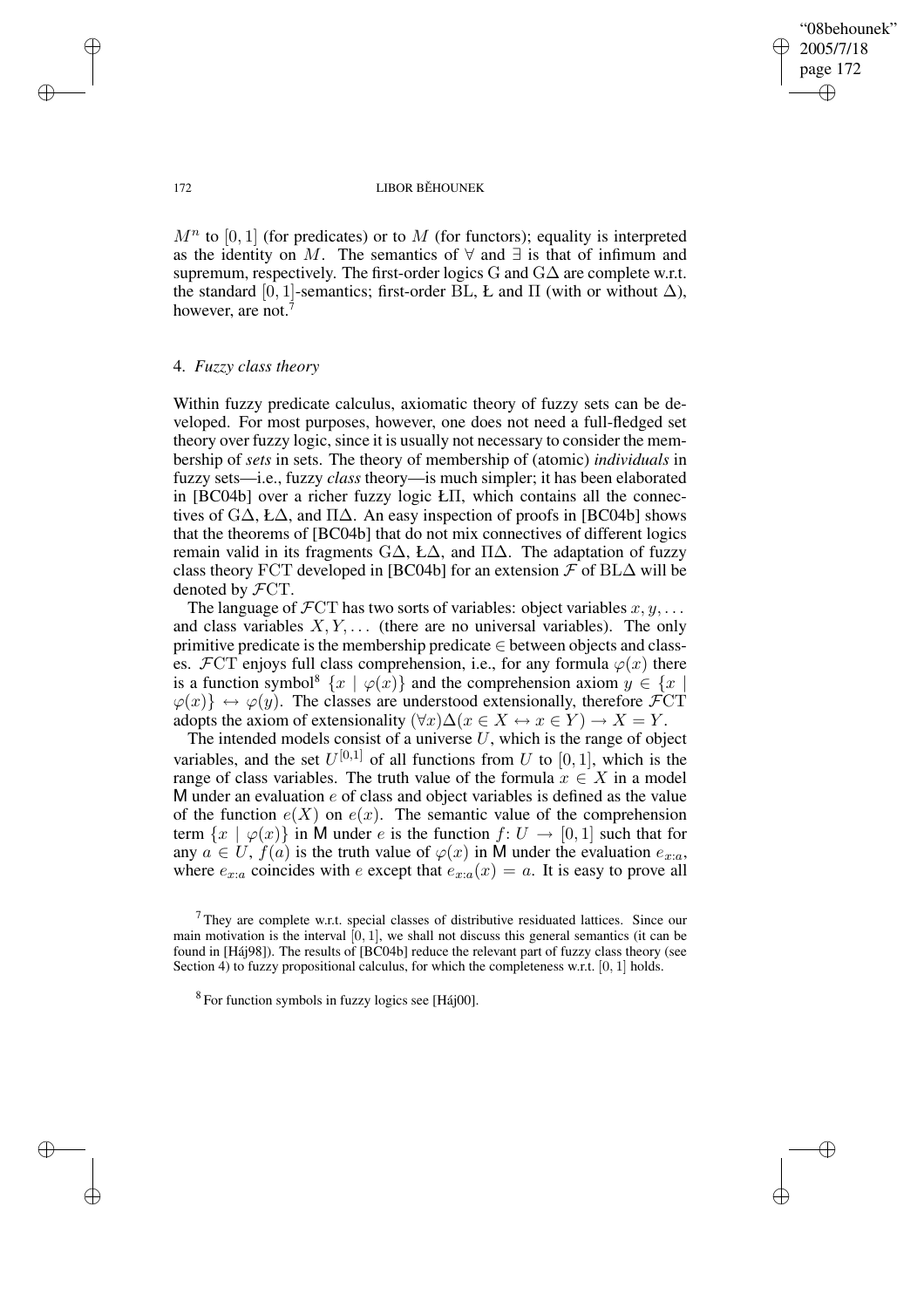✐

#### FUZZIFICATION OF GROENENDIJK-STOKHOF PROPOSITIONAL EROTETIC LOGIC 173

comprehension axioms as well as extensionality in such models; for details see [BC04b].

We repeat here several definitions and theorems of [BC04b] that will be needed later on.

*Definition 4.1*: (Fuzzy class operations and relations)

✐

✐

✐

✐

|  | $\emptyset =_{df} \{x \mid \perp\}$                                         | empty class         |
|--|-----------------------------------------------------------------------------|---------------------|
|  | $V =_{df} \{x \mid \top\}$                                                  | universal class     |
|  | $-X =_{\text{df}} \{x \mid \neg(x \in X)\}\$                                | complement          |
|  | $X \cup Y =_{\text{df}} \{x \mid x \in X \lor x \in Y\}$                    | union               |
|  | $X \cap Y =_{\text{df}} \{x \mid x \in X \& x \in Y\}$                      | strong intersection |
|  | $X \subseteq Y \equiv_{\text{df}} (\forall x)(x \in X \rightarrow x \in Y)$ | inclusion           |

*Convention* 4.2: In what follows, let the notation  $\varphi(p_1, \ldots, p_n)$  imply that *the formula*  $\varphi$  *contains no propositional variables other than*  $p_1, \ldots, p_n$ *. The formula*  $\varphi$  & ... &  $\varphi$  (*n times*) *is abbreviated by*  $\varphi$ <sup>*n*</sup>. *Furthermore, we abbreviate*  $(\forall x)(x \in X \rightarrow \varphi)$  *as*  $(\forall x \in X)\varphi$ ,  $(\exists x)(x \in X \& \varphi)$  *as*  $(\exists x \in X)\varphi$ *, and*  $\{x \mid x \in X \& \varphi\}$  *as*  $\{x \in X \mid \varphi\}$ *. If*  $\varphi(p_1, \ldots, p_n)$  *is a propositional formula and*  $\psi_1, \ldots, \psi_n$  *are any formulae, then*  $\varphi(\psi_1, \ldots, \psi_n)$ *denotes the formula*  $\varphi$  *in which all occurrences of*  $p_i$  *are replaced by*  $\psi_i$  *(for all*  $i \leq n$ *).* 

*Definition* 4.3: (*n*-ary class operation) Let  $\varphi$  be a propositional formula. We *define the n-ary class operation induced by*  $\varphi$  *as* 

 $Op_{\varphi}(X_1, ..., X_n) =_{df} \{x \mid \varphi(x \in X_1, ..., x \in X_n)\}.$ 

The following lemmata are corollaries of more general theorems of [BC04b]; their direct proofs are given in Appendix A.

*Lemma* 4.4: Let  $\varphi(p_1, \ldots, p_n)$  and  $\psi(p_1, \ldots, p_n)$  be propositional formu*lae. Then*  $\mathcal{F} \vdash \varphi \rightarrow \psi$  *iff*  $\mathcal{F}CT \vdash Op_{\varphi}(X_1, \ldots, X_n) \subseteq Op_{\psi}(X_1, \ldots, X_n)$ .

*Lemma* 4.5:  $\mathcal{F}CT \vdash (X \subseteq Y \& Y \subseteq Z) \rightarrow X \subseteq Z$ .

## 5. *Fuzzy intensional semantics*

We want to generalize classical intensional semantics to fuzzy intensional semantics, i.e., to allow propositions to be fuzzy sets. Since we have a formal theory of fuzzy sets, viz. the theory of fuzzy classes  $\mathcal{F}CT$ , we want to define the semantical notions in this theory (thus we shall be able to prove results on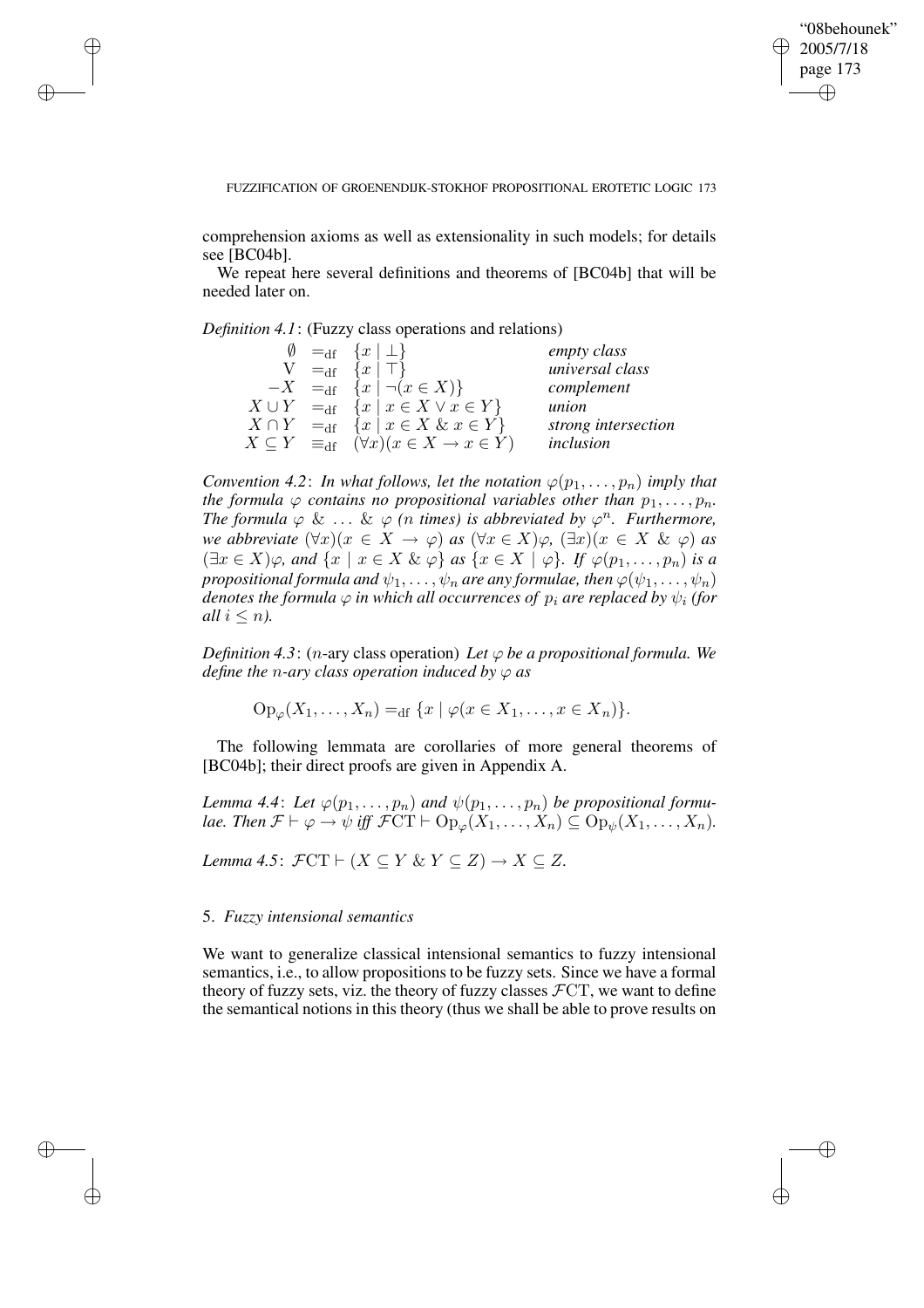✐

#### 174 LIBOR BĚHOUNEK

entailment within its framework). First we shall give an intuitive motivation for our definitions.

Let us work in  $\mathcal{F}CT$ . Given a (possibly fuzzy) class W (to be informally interpreted as a logical space), certain class operations of  $\mathcal{F}CT$  (union, intersection, etc.) on (possibly fuzzy) subclasses of W correspond directly to propositional connectives (disjunction, conjunction, etc., respectively). Subclasses  $A \subseteq W$  can therefore aptly be called propositions and taken for the range of intensions of propositional formulae of fuzzy logic  $\mathcal F$ . The extension of a proposition A in  $w \in W$  is expressed by the formula ' $w \in A$ '.<sup>9</sup>

It is natural to say that the proposition A entails B iff for all  $w \in W$ , the extension of A in w implies that of B in  $w$ .<sup>10</sup> This condition can be expressed as  $(\forall w \in W)(w \in A \rightarrow w \in B)$ , i.e., according to the definitions of  $\mathcal{F}CT$ ,  $W \cap A \subseteq B$ . Similarly we can say that a proposition A holds in W iff it holds in all indices  $w \in W$ , formally  $(\forall w \in W)(w \in A)$ , i.e.  $W \subseteq A$ .

In these considerations, propositions  $A \subseteq W$  represent intensions of propositional formulae of a fuzzy logic  $F$ . The assignment  $\left\| \cdot \right\|$  of propositions  $A \subseteq W$  to formulae obeying the rules of correspondence between propositional connectives and class operations (e.g.,  $\|\varphi \vee \psi\| = \|\varphi\| \cup \|\psi\|$ ) can therefore be construed as an intensional semantics for propositional formulae in the logical space  $\langle W, \|\cdot\|\rangle$ .

We of course intend tautologicity to be defined as validity in all logical spaces, i.e., for all couples  $\langle W, \|\cdot\|\rangle$ . However, the assignment  $\|\cdot\|$  is not an object of our theory; $11$  thus we cannot quantify over it, and another formal solution is required.

It can be observed that in classical intensional semantics, the function  $\lVert \cdot \rVert$ is in fact a translation of propositional formulae to the language of a theory of subsets of some basic set. Similarly, we can define fuzzy intensional semantics by giving a *translation* of propositional formulae to the language of a theory of *fuzzy* subsets of some basic set (favourably, a part of fuzzy class theory FCT).<sup>12</sup> Interpreting propositional variables as class *variables,*

<sup>9</sup> These definitions look the same as in the classical case, but notice that now the extensions can have truth values between 0 and 1 and the propositions can be fuzzy classes.

<sup>10</sup> This definition (of *local* entailment) allows the inference from  $A$  to  $B$  in  $w$  if  $A$  entails B (by detachment). Note that the entailment itself is a fuzzy notion.

<sup>11</sup> It could become an object of the theory after some strenghtening of  $\mathcal{F}CT$ , which would allow us to encode propositional formulae and classes of classes, but we shall not pursue this line here.

<sup>12</sup> We are thus giving an *interpretation* (a direct syntactic model) of fuzzy propositional calculus in  $\mathcal{F}CT$ . By means of this interpretation, any model of  $\mathcal{F}CT$  together with a valuation of free variables yields a fuzzy intensional model for the original propositional formulae.

✐

✐

✐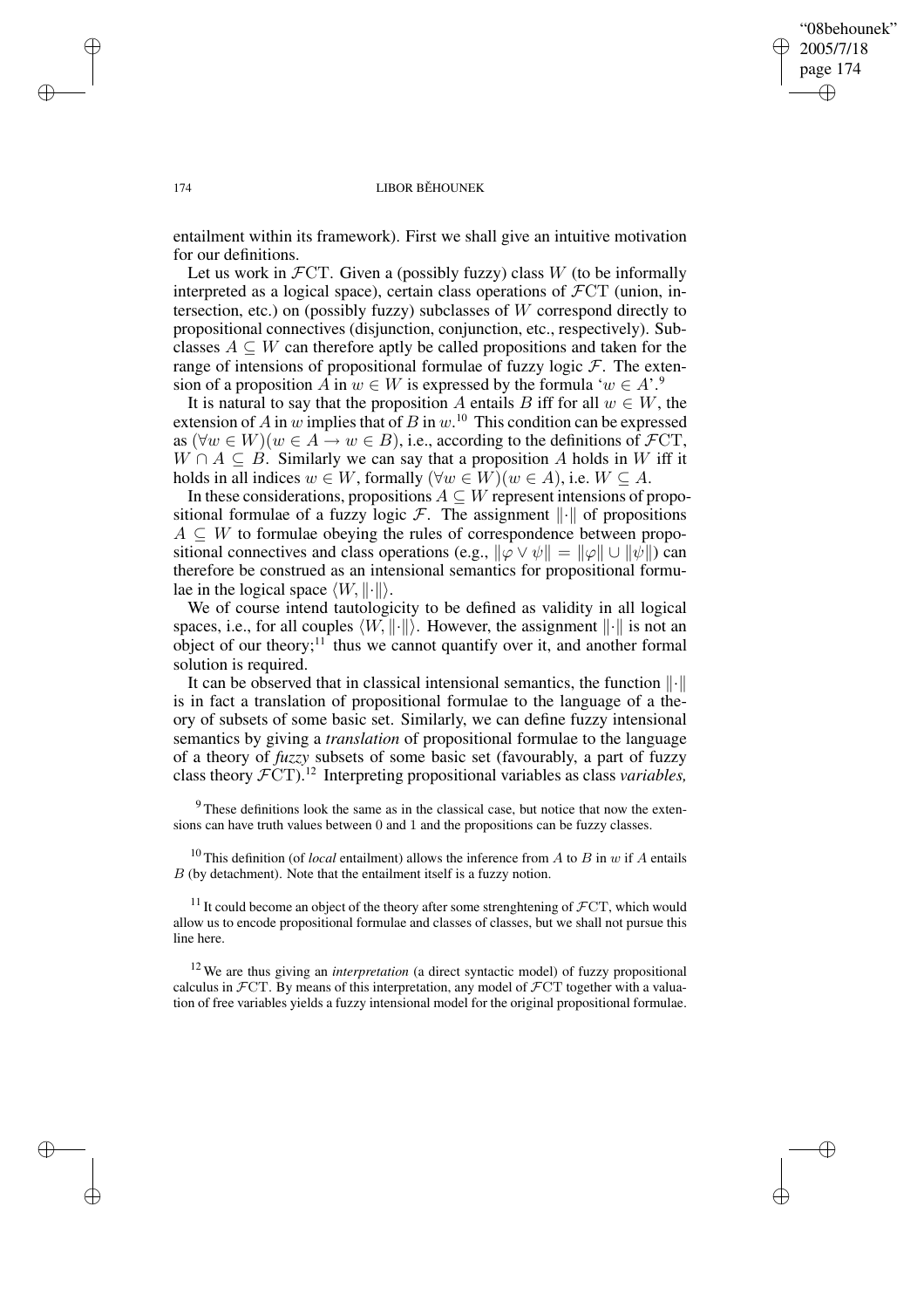✐

#### FUZZIFICATION OF GROENENDIJK-STOKHOF PROPOSITIONAL EROTETIC LOGIC 175

propositional connectives as the corresponding class operations, and choosing a class *variable* W, we get the generality we need. The translation is adequate in the sense that a propositional formula is provable in fuzzy logic  $\mathcal F$  iff the general validity of its translation is provable in  $\mathcal FCT$  (and so holds in every model of  $\mathcal{F}CT$ ).

Let us elaborate this idea formally: $13$ 

✐

✐

✐

✐

*Definition* 5.1: (Fuzzy intensional semantics) *The translation*  $\|\cdot\|$  *of the formulae of propositional fuzzy logic* F *to* FCT *is defined as follows:*

*The translation*  $\|p_i\|$  *of an atomic formula*  $p_i$  *is a class variable*  $A_i$ *. The translation of a complex formula*  $\varphi(p_1, \ldots, p_n)$  *is* 

$$
\|\varphi(p_1,\ldots,p_n)\| =_{\mathrm{df}} \mathrm{Op}_{\varphi}(\|p_1\|,\ldots,\|p_n\|)^{14}
$$

*Theorem 5.2*: (Adequacy of fuzzy intensional semantics)

$$
\mathcal{F} \vdash \varphi
$$
 iff  $\mathcal{F}CT \vdash W \subseteq ||\varphi||$ 

The proof is given in Appendix A. Similarly it is shown that  $\mathcal{F} \vdash \varphi \rightarrow$  $\psi$  iff  $\mathcal{F}CT \vdash W \cap ||\varphi|| \subseteq ||\psi||$ . This correspondence justifies writing  $\models \varphi$ instead of  $W \subseteq ||\varphi||$ , and  $\varphi \models \psi$  instead of  $W \cap ||\varphi|| \subseteq ||\psi||^{15}$  The notation can conveniently be generalized to any class terms of  $\mathcal{F}CT$ , defining ( $\models$  $(A) \equiv_{\text{df}} (W \subseteq A)$  and  $(A \models B) \equiv_{\text{df}} (W \cap A \subseteq B)$ .<sup>16</sup> We further define logical equivalence of propositions as their mutual entailment:  $(A \equiv B) \equiv_{df}$  $(A \models B) \& (B \models A).$ 

<sup>13</sup> Since W can be construed as only a part of a larger logical space  $W'$  (whose subclass  $W$  is the class of those worlds to which we currently restrict our attention), we shall not further require that propositions be subclasses of  $W$ . The relativization of quantifiers in the definitions guarantees that only the worlds in  $W$  are taken into account when evaluating entailment of propositions.

<sup>14</sup> It can be observed that the definition works naturally, i.e.,  $\|\varphi \vee \psi\| = \|\varphi\| \cup \|\psi\|$ , etc.

<sup>15</sup> Formulae of  $\mathcal F$  are translated by  $\|\cdot\|$  to class terms of  $\mathcal FCT$  (thus their semantical values in models of FCT are fuzzy propositions). The semantical notions of tautologicity and entailment are expressed as certain formulae of  $\mathcal{F}CT$ . They can combine to complex semantical statements like  $(\varphi \models \chi) \& (\psi \models \chi) \rightarrow (\varphi \& \psi \models \chi)$ , which again are formulae of  $\mathcal{F}CT$  (so in models they may have truth values between 0 and 1). If they are provable in  $\mathcal{F}CT$ , we take them for valid semantical laws (they are 1-true in all models.)

<sup>16</sup> Thus we can also write  $A \models ||\varphi||$ , or shortly  $A \models \varphi$ , etc.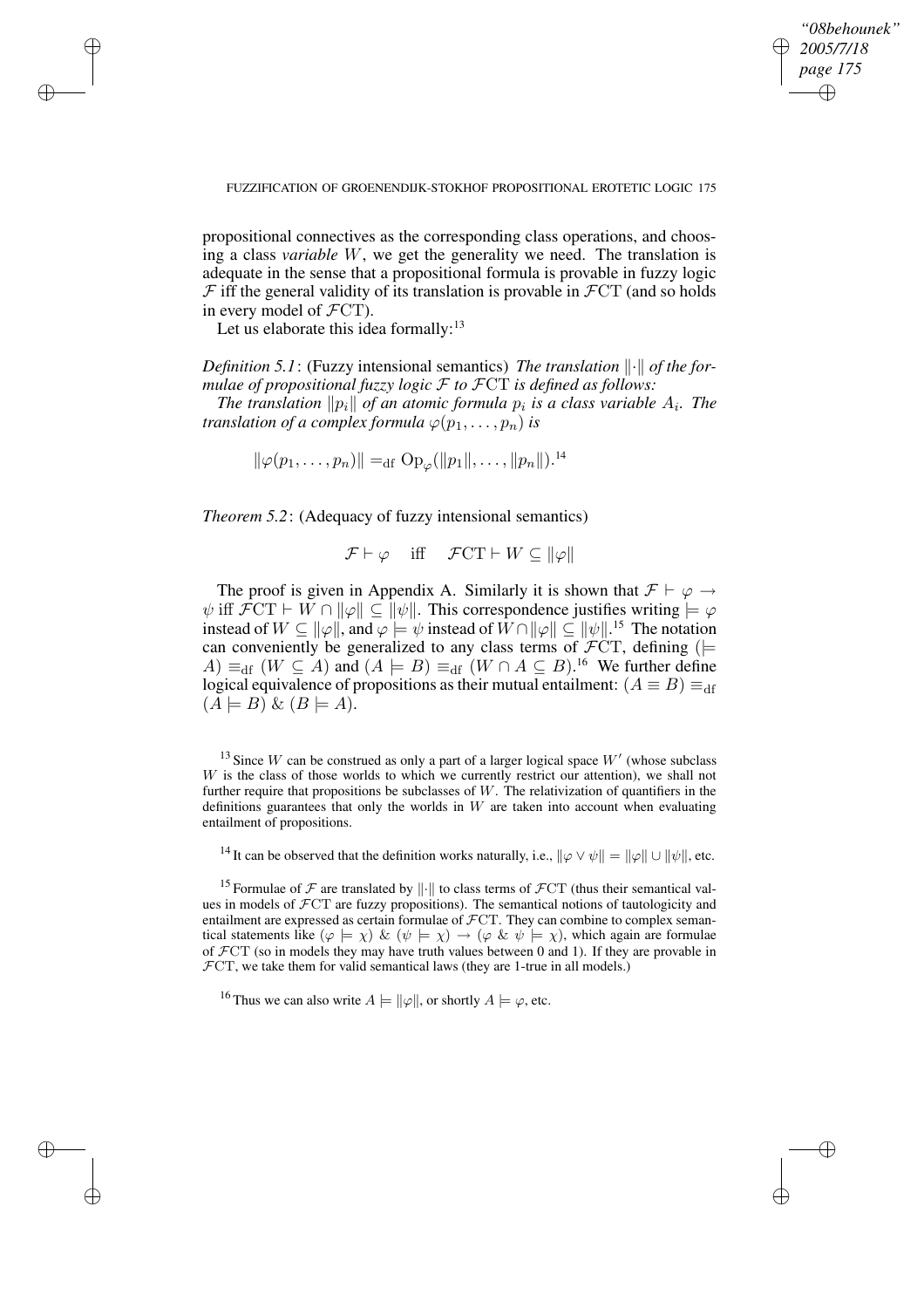✐

#### 176 LIBOR BĚHOUNEK

*Theorem 5.3*: (Properties of fuzzy entailment) *It is provable in* FCT *that*  $\Delta(W \subseteq W \cap W)$  *implies*<sup>17</sup>

$$
[(A \models B) \& (B \models C)] \rightarrow (A \models C) \tag{1}
$$

$$
[(A \equiv B) \& (B \equiv C)] \rightarrow (A \equiv C) \tag{2}
$$

$$
[(A \equiv A') \And (B \equiv B')] \rightarrow [(A \models B) \leftrightarrow (A' \models B')] \tag{3}
$$

$$
(\varphi \models \psi) \rightarrow (\neg \psi \models \neg \varphi) \tag{4}
$$

## *Proof.* See Appendix A. □

It should be stressed that the semantic notions defined here are graded, and can have truth values between 0 and 1. Thus even though the theorems on fuzzy answerhood derived here have syntactically the same form as their classical counterparts, in  $\mathcal{F}CT$  they express more general statements, namely that the truth value of the consequent is not less than that of the antecedent. Thus, e.g., the formula (4) should be interpreted as  $\rightarrow \psi$  entails  $\neg \varphi$  *at least in the degree* in which  $\varphi$  entails  $\psi'$ , rather than a crisp statement that ' $\neg \varphi$  entails  $\neg \psi$  if  $\varphi$  entails  $\psi'$ . The same is true about the notions of answerhood and entailment of questions defined in the next Section.

# 6. *Fuzzy semantics for questions*

Having defined intensional semantics in  $\mathcal{F}CT$  for propositional formulae, we want to extend this semantics to interrogative formulae  $\partial \varphi$ . There are two (classically equivalent) options as to how to understand the question  $\gamma \varphi$ :

- (a) What is the truth value of  $\varphi$ ?
- (b) Is it the case that  $\varphi$ ?

We shall discuss both cases separately. We first interpret  $\gamma \varphi$  as the question about the truth value of  $\varphi$ .

Let us fix some *crisp* logical space  $W$ .<sup>18</sup> Then  $\psi$  answers such a question (which fact we shall symbolize  $\psi \models_t ?\varphi$ ) iff the truth value of  $\psi$  determines the truth value of  $\varphi$ . This amounts to the condition that for any indices  $w, w' \in W$ , if  $\|\psi\|_w = \|\psi\|_{w'}$ , then  $\|\varphi\|_w = \|\varphi\|_{w'}$ . Since the identity of truth values is expressed by the equivalence connective defuzzified by  $\Delta$ 

<sup>17</sup> This condition is automatically satisfied in G, or if W is crisp. For each of the statements it can be somewhat weakened: e.g., the condition  $W \subseteq W \cap W \cap W$  is sufficient for (1).

 $18$  Fuzzy W is also meaningful, but the definitions would need much more careful discussion.

✐

✐

✐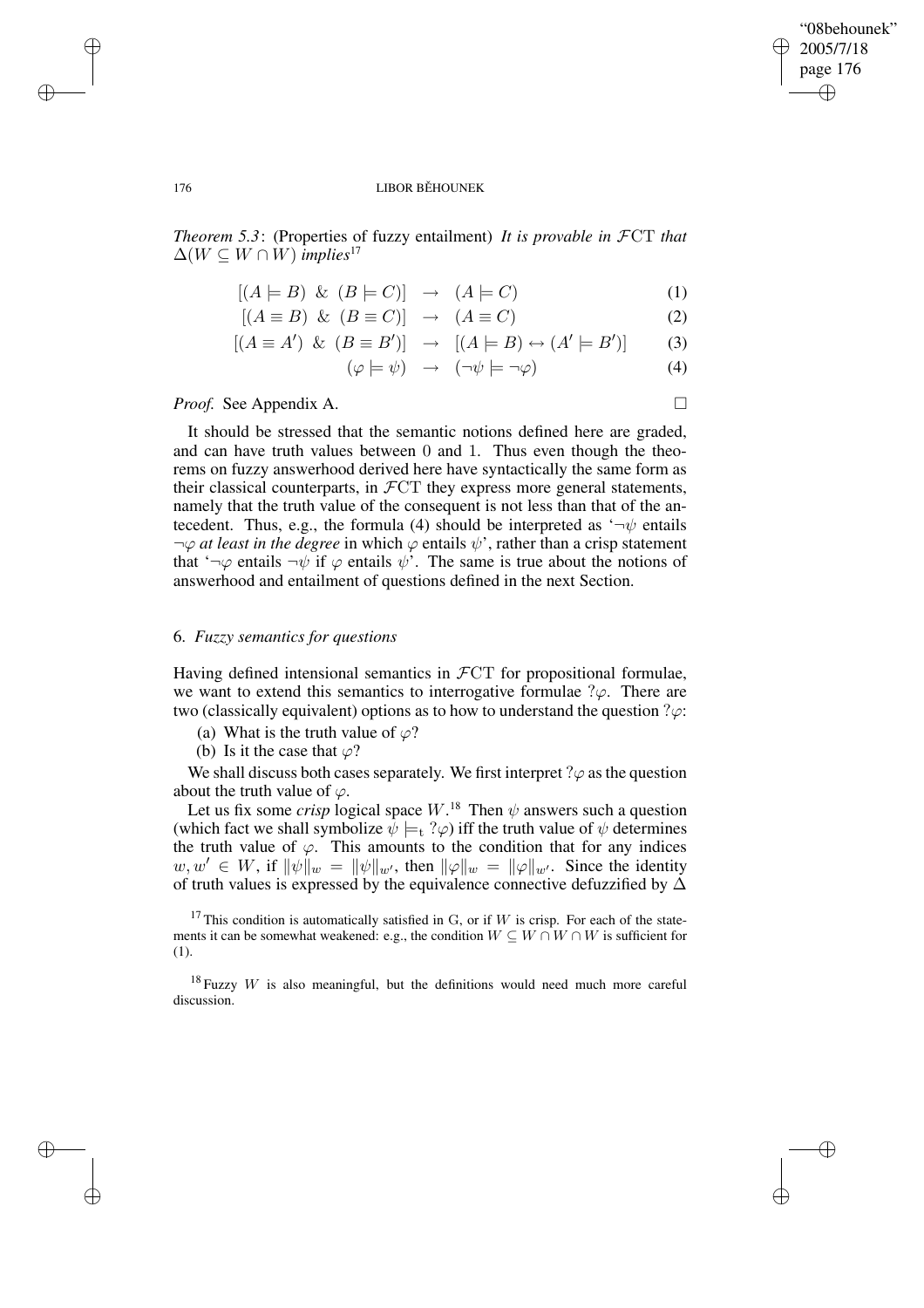✐

#### FUZZIFICATION OF GROENENDIJK-STOKHOF PROPOSITIONAL EROTETIC LOGIC 177

(see Section 3), and the extension of  $\varphi$  in w is expressed by  $w \in ||\varphi||$  (see Section 5), the defining condition for  $\psi \models_t ?\varphi$  in  $\mathcal{F}CT$  reads

$$
(\forall w, w' \in W)[\Delta(w \in ||\psi|| \leftrightarrow w' \in ||\psi||) \rightarrow \Delta(w \in ||\varphi|| \leftrightarrow w' \in ||\varphi||)]. \quad (5)
$$

Again we can extend the notation and write  $A \models_t ?\varphi$ ,  $\psi \models_t ?B$ , and  $A \models_t ?B$  for arbitrary class terms A and B, not restricting our definition to propositions definable by propositional formulae.

If we define the truth-equivalence relation  $R_X$  induced by (a proposition)  $X$  as<sup>19</sup>

$$
R_X =_{\text{df}} \{ \langle u, v \rangle \mid \Delta(u \in X \leftrightarrow v \in X) \}
$$

then the answerhood condition can be rewritten as

✐

✐

✐

✐

$$
A \models_{\mathsf{t}} ?B \equiv_{\mathsf{df}} W^2 \cap R_A \subseteq R_B.
$$

Following GS, we can identify the intension of ? $\varphi$  and the relation  $R_{\|\varphi\|}$ . The proposition  $\{w' \in W \mid \langle w, w' \rangle \in R_{\|\varphi\|}\}$  can be understood as the direct true answer to  $\varphi$  in w, i.e., the extension of  $\varphi$  in w. Truth-value based entailment and equivalence of  $?B$  and  $?C$  can be defined standardly as

$$
?B \models_{t} ?C \equiv_{df} (\forall A)[(A \models_{t} ?B) \rightarrow (A \models_{t} ?C)] \tag{6}
$$

$$
?B \equiv_{\text{t}} ?C \equiv_{\text{df}} (?B \models_{\text{t}} ?C) \& (?C \models_{\text{t}} ?B) \tag{7}
$$

It can be observed that these notions of answerhood and entailment are crisp. In fact, they correspond to answerhood and entailment for questions  $? \alpha (\|\varphi\|_w = \alpha)$  of classical predicative GS in the intended models of  $\mathcal{F}CT.^{20}$  As such, they bring little new to the topic; there is, however, a natural fuzzification of these semi-classical notions, obtained by omitting one or both of the  $\Delta$ 's in (5):

<sup>&</sup>lt;sup>19</sup> We need to extend the language of  $\mathcal{F}CT$  by tuples of objects  $\langle x_1, \ldots, x_n \rangle$  here. This can be done by adding functors for forming tuples and accessing their components, and axiom schemata saying that tuples equal iff their respective components equal. We then define  $W^2 =_{df} {\langle u, v \rangle | u \in W \& v \in W}$ . For details see [BC04b]

 $20$  See Section 4 and [GS97].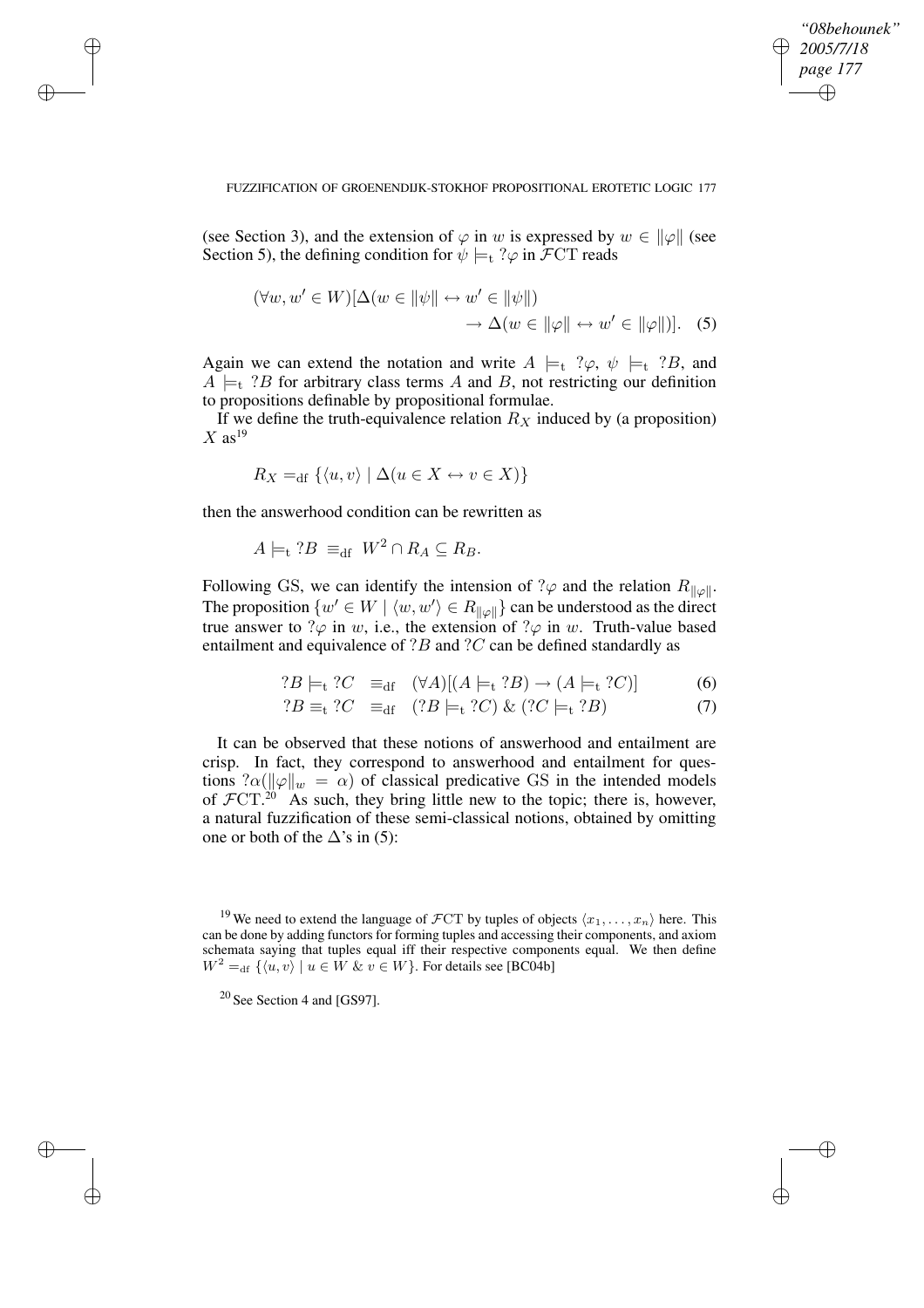✐

#### 178 LIBOR BĚHOUNEK

*Definition 6.1*: (Fuzzy truth-value based answerhood)

$$
A \models_{\text{ft}} ?B \equiv_{\text{df}} (\forall w, w' \in W)
$$
  
\n
$$
[\Delta(w \in A \leftrightarrow w' \in A) \to (w \in B \leftrightarrow w' \in B)]
$$
  
\n
$$
A \models_{\text{fft}} ?B \equiv_{\text{df}} (\forall w, w' \in W)
$$
  
\n
$$
[(w \in A \leftrightarrow w' \in A) \to (w \in B \leftrightarrow w' \in B)]
$$

*The corresponding notions of entailment and equivalence of questions are defined as in (6) and (7), respectively.*

It can be observed that the third option, viz. discarding only the first  $\Delta$  in (5), would lead to a counter-intuitive notion of answerhood, since it would admit cases when  $\varphi$  itself does not answer ? $\varphi$  (this follows from the fact that  $\chi \to$  $\Delta \chi$  is not a theorem of BL $\Delta$ ).

All  $A \models_t ?B$ ,  $A \models_t ?B$ , and  $A \models_{fft} ?B$  are 1-true in a model if the partition of  $W$  by the truth-levels of  $A$  refines the partition by the truth-levels of  $B<sup>21</sup>$  Unlike crisp  $\models_t$ , which otherwise is absolutely false, its graded variants  $\models_{\text{ft}}$  and  $\models_{\text{fft}}$  partially tolerate the flaws in the match of truth-levels. The truth value of  $A \models_{\text{ft}} ?B$  is high iff the truth value of B does not change *too much* within the truth-levels of A. <sup>22</sup> In other words, a proposition *moreor-less* answers ?B if its truth value *more-or-less* determines the truth value of B. Different t-norm logics provide different measures of tolerance for imperfection in satisfying the answerhood condition.

The answerhood notion  $\models$ <sub>fft</sub> strengthens the condition and requires further that the closeness of the truth values of the answer imply the closeness of those being asked for. In Ł,  $A \models_{\text{fft}} ?B$  is 1-true iff for any  $w, w' \in W$ , the difference of the truth values of  $A$  in  $w$  and  $w'$  does not exceed the difference of the truth values of B in w and w'. For  $\Pi$  and G, replace the word 'difference' in the previous sentence respectively by 'ratio' and 'smaller' (where 'the smaller of the truth values' means 1 if they are equal).

Obviously  $\models$ <sub>ft</sub> is the weakest of the three notions:

 $21$  We slightly abuse the language here for brevity's sake. It would be more accurate to speak about the partition of the *evaluation of* W and the truth-levels of the *evaluations* of A and  $B$  in the model. We use a similar license in the following paragraphs.

 $22$  The exact meaning of 'does not change too much' is given by the semantics of the equivalence connective, which in t-norm logics expresses the closeness of truth values. In particular, in Ł and Π it respectively expresses the difference and ratio of truth values, while in G it yields the smaller of the truth values (unless they are equal, in which case it is 1-true).

✐

✐

✐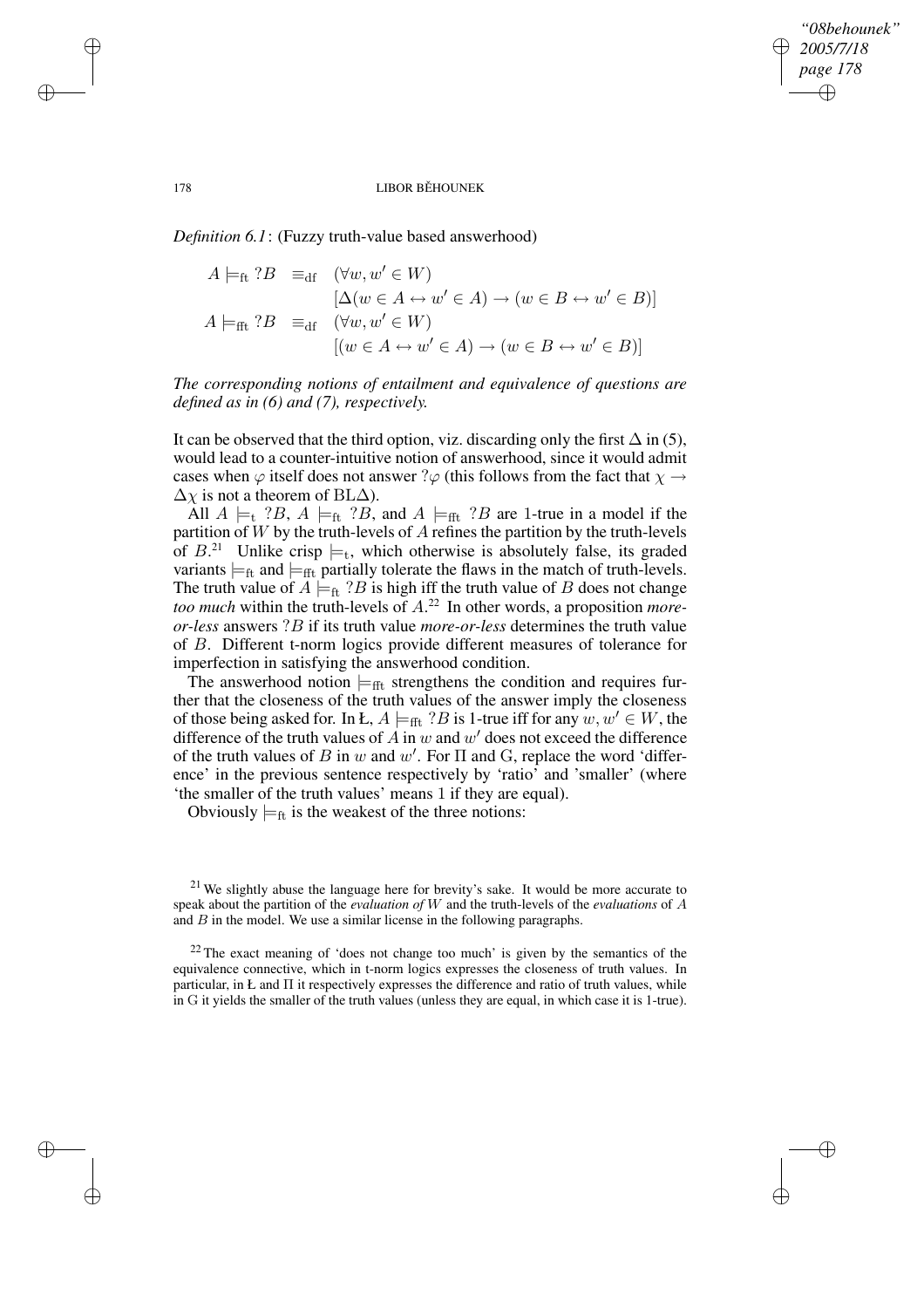✐

### FUZZIFICATION OF GROENENDIJK-STOKHOF PROPOSITIONAL EROTETIC LOGIC 179

*Theorem 6.2*: FCT *proves*

✐

✐

✐

✐

$$
(A \models_{\text{fft}} ?B) \rightarrow (A \models_{\text{ft}} ?B) \tag{8}
$$

$$
(A \models_{\mathsf{t}} ?B) \rightarrow (A \models_{\mathsf{ft}} ?B) \tag{9}
$$

For the proof see Appendix A; counter-examples to the remaining implications are easy to find. $23$ 

*Theorem 6.3*: *Let* ◦ *be* ft *or* fft*. Then* FCT *proves*

$$
(A \equiv B) \rightarrow (A \models_{\circ} ?B) \tag{10}
$$

$$
(A \equiv B) \rightarrow (?A \equiv_{\circ} ?B) \tag{11}
$$

$$
(A \equiv B) \rightarrow [(A \models_{\text{fft}} ?C) \leftrightarrow (B \models_{\text{fft}} ?C)] \tag{12}
$$

$$
(?A \models_{\circ} ?B) \rightarrow [(?B \models_{\circ} ?C) \rightarrow (?A \models_{\circ} ?C)] \tag{13}
$$

$$
(?A \equiv_{\circ} ?B) \rightarrow [(?B \equiv_{\circ} ?C) \rightarrow (?A \equiv_{\circ} ?C)] \tag{14}
$$

For the proofs see Appendix A. Two-element counter-examples show that (10) and (11) are not valid for t in place of  $\circ$ , and that fft in (12) cannot be replaced by t or ft.

Because of their motivation, the notions of answerhood defined above are sensitive with respect to operations that can change the (exact or approximate) match of truth values. Therefore, answerhood is not preserved by usual logical operations (except for equivalence).<sup>24</sup> An example of preservation properties that can be proved is the following theorem:

*Theorem* 6.4: Let  $\Diamond$  *be a* (primitive or defined) connective congruent w.r.t.  $\leftrightarrow$ , *i.e.*, such that  $\mathcal{F} \vdash [(\varphi \leftrightarrow \psi) \& (\varphi' \leftrightarrow \psi')] \rightarrow [(\varphi \diamond \varphi') \leftrightarrow (\psi \diamond \psi')]$ . *Then* FCT *proves*

$$
[(\varphi \models_{ft} ?\psi) \& (\varphi \models_{ft} ?\psi')] \rightarrow [\varphi \models_{ft} ?(\psi \diamond \psi')]
$$

For the proof, see Appendix A. In particular, the statement holds for  $\&, \wedge, \wedge$  $\lor$ , or  $\leftrightarrow$  substituted for  $\diamond$ , and can easily be generalized to any arity of  $\diamond$ . A

<sup>23</sup> E.g., to disprove  $(A \models_{ft} ?B) \rightarrow (A \models_{fft} ?B)$ , use a two-element intended model with the universe  $\{a, b\}$  and assign the function  $\{\langle a, 0.5\rangle, \langle b, 0.6\rangle\}$  to A,  $\{\langle a, 0.5\rangle, \langle b, 0.7\rangle\}$  to B, and  $\{\langle a, 1\rangle, \langle b, 1\rangle\}$  to W. Then the truth value of  $A \models_{ft} ?B$  in Ł is 1, while  $A \models_{fft} ?B$ evaluates only to 0.9.

<sup>24</sup> Again, the two-element counter-examples to  $[(\varphi \models \circ ? \chi) \& (\psi \models \circ ? \chi)] \rightarrow (\varphi \diamond \psi \models \circ \circ \psi)$  $?x)$  for  $\diamond$  replaced by &,  $\land$ , or  $\lor$  are easy to find.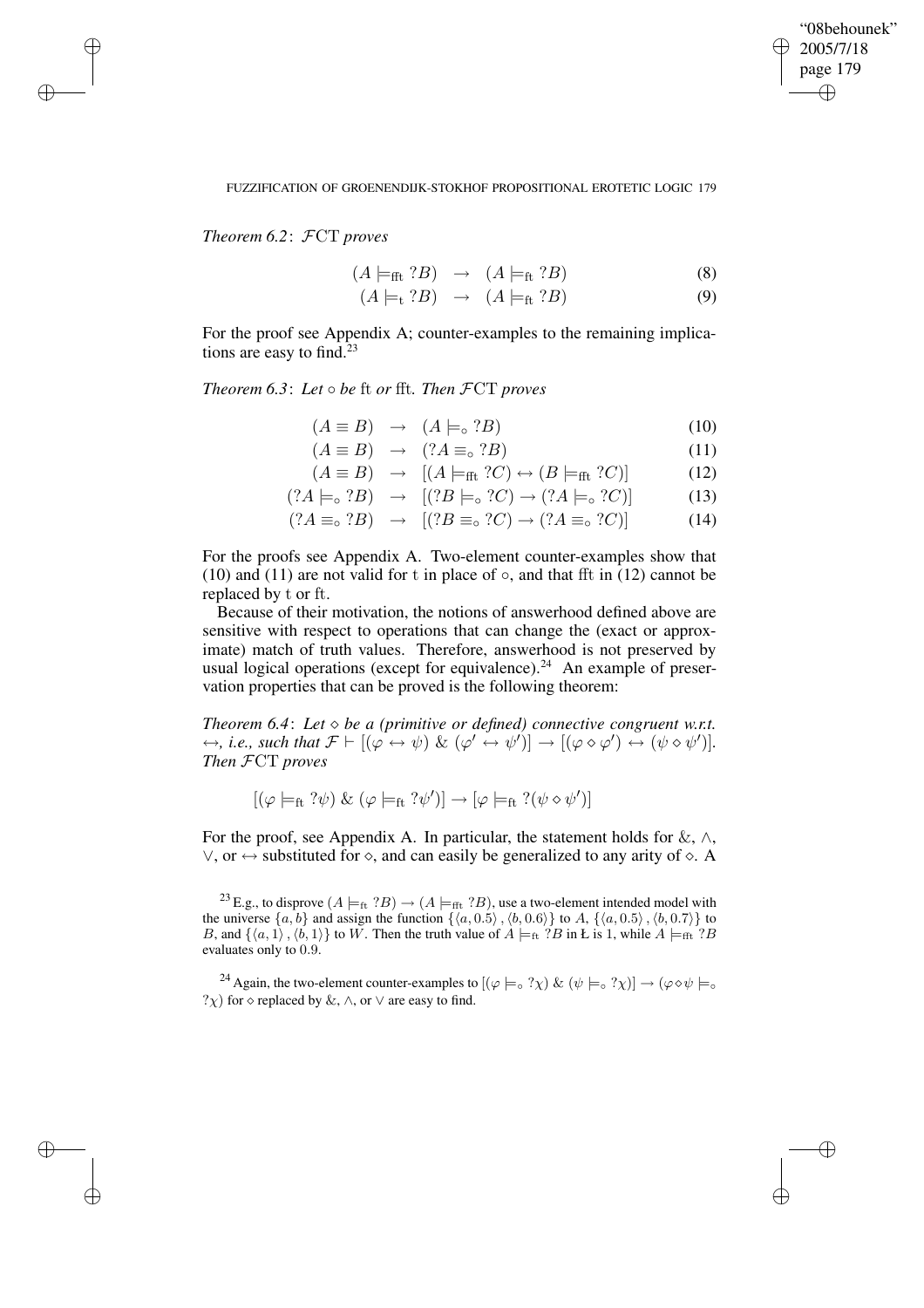✐

## 180 LIBOR BĚHOUNEK

further discussion of the truth-value based notion of answerhood, entailment, and equivalence of questions is given in Section 7.

Let us now investigate the other interpretation of  $\partial \varphi$ . We again work in  $\mathcal{F}CT$  and now allow W to be fuzzy. The yes-no question 'Is it the case that  $\varphi$ ?' is answered by a proposition A iff A either entails  $\varphi$  (then it is an affirmative answer) or entails  $\neg \varphi$  (a negative answer):

*Definition* 6.5: *A proposition A is an affirmative answer to*  $\varphi$  *iff*  $A \models \varphi$ . *It is a* negative *answer to*  $?$  $\varphi$  *iff*  $A \models \neg \varphi$ *. It is a* yes-no *answer (in symbols*  $A \models ?\varphi$  *iff it is an affirmative answer or a negative answer:* 

$$
A \models ?\varphi \equiv_{\text{df}} (A \models \varphi) \lor (A \models \neg \varphi)
$$

Since entailment of fuzzy propositions is generally a fuzzy notion, so is yes-no answerhood: answers can be, not only fully affirmative or negative, but also *partially* affirmative or *partially* negative (or neither).

*Theorem* 6.6:  $\mathcal{F}CT$  *proves that*  $\Delta(W \subseteq W \cap W)$  *implies*<sup>25</sup>

$$
(A \models B) \rightarrow [(B \models ?\varphi) \rightarrow (A \models ?\varphi)] \tag{15}
$$

$$
(A \equiv B) \rightarrow [(B \models ?\varphi) \leftrightarrow (A \models ?\varphi)] \tag{16}
$$

$$
(\varphi \equiv \psi) \rightarrow [(A \models ?\varphi) \rightarrow (A \models ?\psi)] \tag{17}
$$

*Proof.* See Appendix A. □

*Theorem* 6.7:  $\mathcal{F}CT$  *proves that if*  $\Delta(W \subseteq W \cap W)$ *, then affirmative and negative answers exclude each other, i.e.,*

$$
[(\psi^+ \models \varphi) \And (\psi^- \models \neg \varphi)] \to (\models \neg (\psi^+ \And \psi^-))
$$

*Proof.* See Appendix A. □

It can be noticed that the consequent in Theorem 6.7 cannot be strengthened to  $\models \neg(\psi^+ \land \psi^-)$ . In *Ł*, e.g., an answer  $\psi$  can be *both* partially affirmative and partially negative (only  $\psi \& \neg \psi$  must be false).<sup>26</sup>

 $25$  See footnote 17 on page 176.

<sup>26</sup> An example from natural language for such a situation is, e.g., an answer to the question 'Is he old?' giving some middle age, which both partially affirms and partially denies seniority. (Yet, since *old* and *not old* are mutually exclusive, the truth degrees of affirmation and denial must be low enough for their strong conjunction to be false.)

✐

✐

✐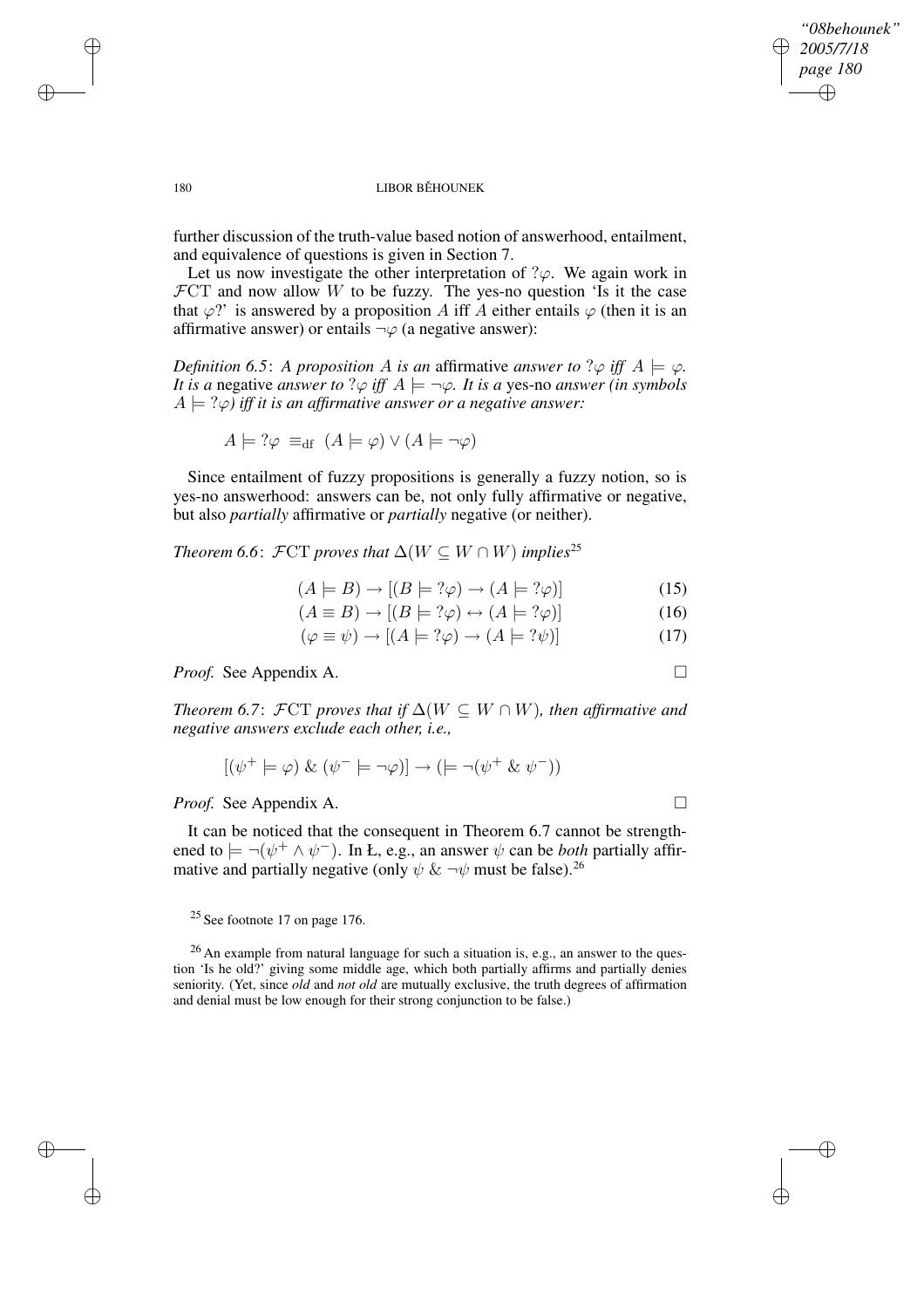✐

### FUZZIFICATION OF GROENENDIJK-STOKHOF PROPOSITIONAL EROTETIC LOGIC 181

Following GS, we can define yes-no entailment and equivalence of questions in the standard way:

*Definition 6.8*: (Yes-no entailment and equivalence of questions)

$$
? \varphi \models ?\psi \equiv_{df} (\forall A)[(A \models ?\varphi) \rightarrow (A \models ?\psi)]
$$
  

$$
? \varphi \equiv ?\psi \equiv_{df} (? \varphi \models ?\psi) \& (? \psi \models ?\varphi)
$$

*Theorem* 6.9: *It is provable in*  $\mathcal{F}CT$  *that*  $\Delta(W \subseteq W \cap W)$  *implies* 

$$
(?\varphi \models ?\psi) \rightarrow [(?\psi \models ?\chi) \rightarrow (? \varphi \models ?\chi)] \tag{18}
$$

$$
(? \varphi \equiv ? \psi) \rightarrow [(? \psi \equiv ? \chi) \rightarrow (? \varphi \equiv ? \chi)] \tag{19}
$$

$$
(\varphi \equiv \varphi') \rightarrow [(? \varphi \models ? \psi) \rightarrow (? \varphi' \models ? \psi)] \tag{20}
$$

$$
(\psi \equiv \psi') \rightarrow [(? \varphi \models ? \psi) \rightarrow (? \varphi \models ? \psi')] \tag{21}
$$

$$
(\varphi \equiv \psi) \rightarrow (?\varphi \models ?\psi) \tag{22}
$$

$$
(?\varphi \models ?\psi) \rightarrow (?\varphi \models ?\neg \psi) \tag{23}
$$

# *Proof.* See Appendix A. □

✐

✐

✐

✐

Since obviously  $\varphi \models \varphi$ , from (22) and (23) it follows that  $? \varphi \models ?\varphi$ and  $?$  $\varphi \models ?\neg \varphi$ . The converse,  $? \neg \varphi \models ?\varphi$ , does not hold generally, since  $\neg\neg\varphi \rightarrow \varphi$  is not a theorem of BL. There are examples from natural language that this result does not contradict intuition: if negation behaves in some context as the bivalent negation of G or Π (there are such contexts—e.g., *not guilty* can be regarded as bivalent, even though there are degrees of *guilt*), then a negative answer to ? $\neg \varphi$  need not be affirmative enough to ? $\varphi$ . The equivalence of ? $\varphi$  and ? $\neg \varphi$  does, however, hold in Ł or for crisp  $\varphi$ .

### 7. *Conclusions*

We have seen that the two interpretations of the question  $\partial \varphi$  in fuzzy logic give rise to two different kinds of fuzzy answerhood notions. Although these notions coincide in classical logic, their properties in fuzzy logic are considerably different. It appears that the number of interesting theorems that can be derived in FCT is larger with yes-no answerhood than with truth-value based answerhood. The following observations can shed some light upon this fact.

The definition of yes-no answerhood  $\models$  conforms better to the methodology of [BC04a], according to which the truth-value semantics of fuzzy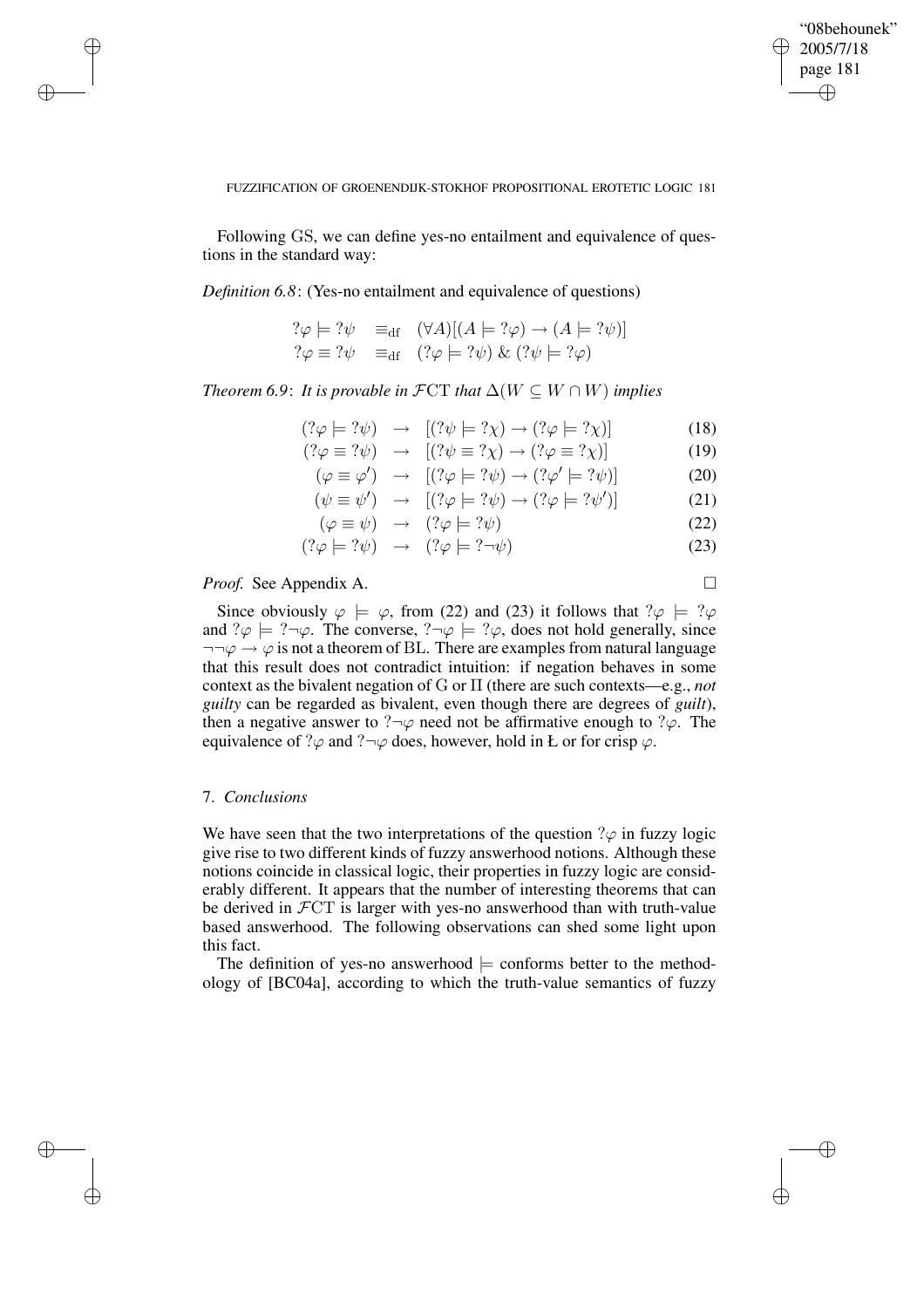*"08behounek" 2005/7/18 page 182* ✐ ✐

✐

✐

#### 182 LIBOR BĚHOUNEK

logic is only secondary to the rules of inference that hold for fuzzy propositions. Since there is little sense in asserting that some fuzzy proposition (e.g., 'John loves Mary') is true exactly in the degree (say) 0.7845, fuzzy truth values must only be regarded as a *model* underlying the rules of inference valid for fuzzy propositions (even though these rules may originally have been descried by means of this model). The doctrine of not speaking explicitly about the truth degrees, but rather hiding them in the semantical meta-level of a formal theory, is one of the design principles of  $\mathcal{F}CT$ , which has been used here as the framework for fuzzy intensional semantics and erotetic logic.

Although formulated formally in  $\mathcal{F}CT$  (ergo, without an explicit reference to truth values), the definitions of  $\models_t, \models_{ft}$ , and  $\models_{fft}$  capture in fact the answerhood conditions for the question about the *truth value* of  $\varphi$ , rather than about the fuzzy proposition  $\varphi$  itself.<sup>27</sup> Therefore these notions, though useful when working with particular models, are not particularly well-suited for investigation in  $\mathcal{F}CT$ , which only captures general laws valid in all models, rather than particular truth values. Nevertheless, the theorems of Section 6 show that at least some properties of truth-value answerhood are universally valid and can be proved in FCT.

Fuzzy intensional semantics developed here for the purposes of fuzzy erotetic logic is general enough to serve as the basis for a similar fuzzification of other kinds of modal (epistemic, deontic, etc.) logic. Since our semantic notions of entailment and answerhood are defined as certain formulae of  $\mathcal{F}CT$ , they are compatible with the formalism proposed in [BC04a] and [BC04b] as a unified framework for a large part of fuzzy mathematics, and directly applicable in other formal theories within the framework.

## *Appendix* A. *Formal proofs*

In this Appendix, we give the formal proofs of the theorems of the preceding sections. In the proofs we shall freely use the transitivity of implication, (i.e., the axiom (BL1) plus twice modus ponens), (BL3), (BL5a), and (BL5b) without explicit notices. All statements of the form BL  $\vdash \varphi$  or BL $\Delta \vdash \varphi$ refer to [Háj98] where they are proved.

✐

✐

✐

<sup>&</sup>lt;sup>27</sup> This can be seen from the fact that propositions stronger than A need not answer  $\gamma_{\varphi}$ , even if A itself does. This would be counter-intuitive for answerhood of the question about  $\varphi$ , but is quite natural for querying about truth values, since the truth values of stronger propositions may be much different from those of A and the distinctions may become lost.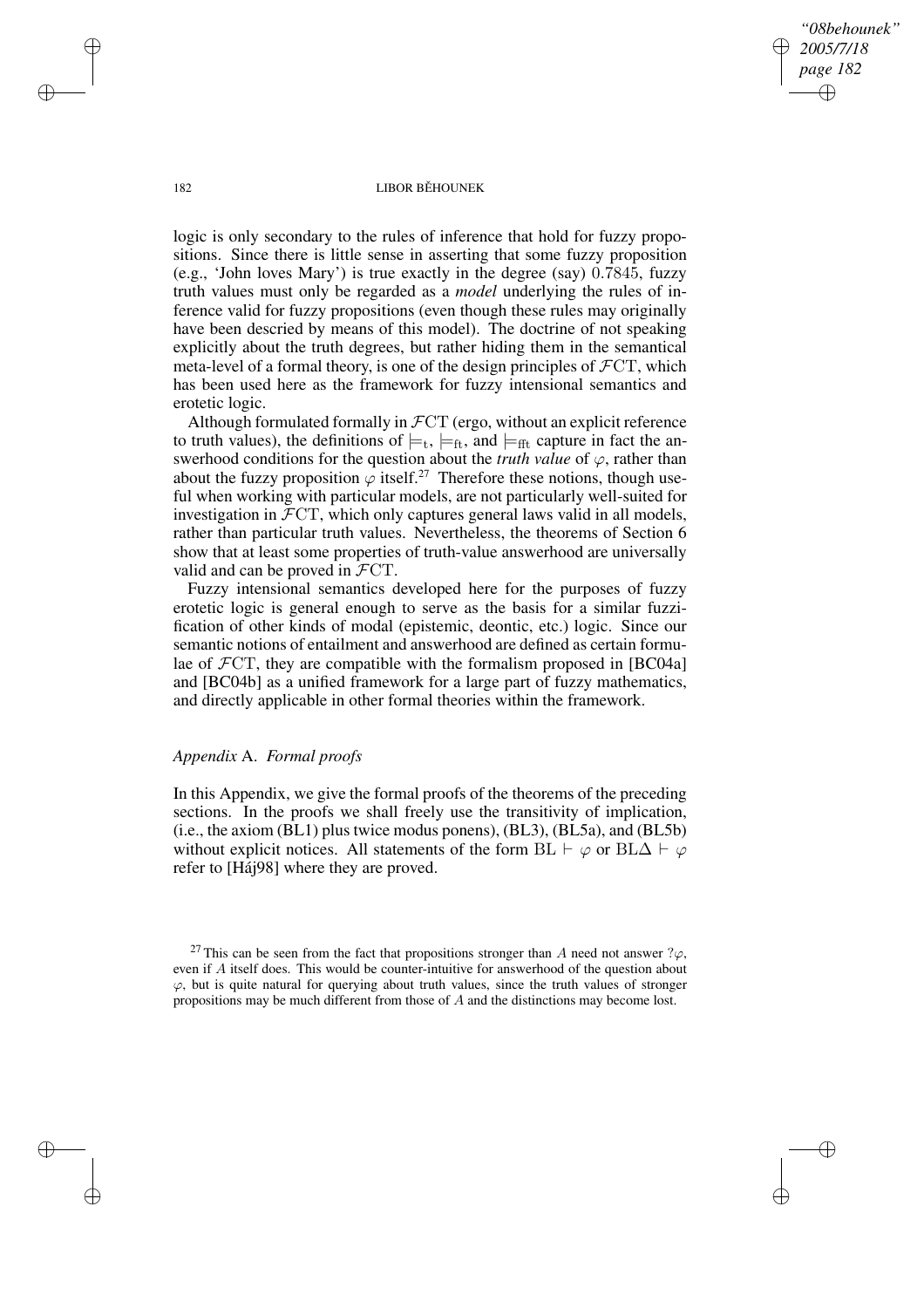✐

## FUZZIFICATION OF GROENENDIJK-STOKHOF PROPOSITIONAL EROTETIC LOGIC 183

*Lemma A.1*: *The following formulae are theorems of* BL∆*:*

✐

✐

✐

✐

$$
(\forall w)(\varphi \to \psi) \to [(\forall w)\varphi \to (\forall w)\psi]
$$
\n(24)

$$
(\varphi \to \psi) \to [(\chi \to \varphi) \to (\chi \to \psi)] \tag{25}
$$

$$
(\varphi \to \psi) \to [\nu \to (\varphi \to \psi)] \tag{26}
$$
  

$$
[(\varphi \to \psi)] \mathcal{R}_L (\varphi' \to \psi')] \to [(\varphi \mathcal{R}_L \varphi') \to (\psi \mathcal{R}_L \psi')]
$$

$$
[(\varphi \to \psi) \& (\varphi' \to \psi')] \to [(\varphi \& \varphi') \to (\psi \& \psi')]
$$
(27)

$$
[(\varphi \to \psi) \& (\varphi' \to \psi')] \to [(\varphi \lor \varphi') \to (\psi \lor \psi')]
$$
(28)

$$
[(\varphi \to \psi) \& (\varphi' \to \psi')] \to [(\varphi \land \varphi') \to (\psi \land \psi')]
$$
 (29)

$$
[\varphi \to (\psi \to \chi)] \to [(\varphi \to \psi) \to (\varphi^2 \to \chi)] \tag{30}
$$

$$
(\varphi \to \psi) \to (\Delta \varphi \to \psi) \tag{31}
$$
\n
$$
(\Delta \varphi \to \Delta \psi) \to (\Delta \varphi \to \psi) \tag{32}
$$

$$
(\Delta \varphi \to \Delta \psi) \to (\Delta \varphi \to \psi) \tag{52}
$$

$$
[(\nu \to \nu^3) \& ((\nu \& \varphi) \to \psi) \& ((\nu \& \psi) \to \chi)] \to ((\nu \& \varphi) \to \chi) \text{ (33)}
$$

$$
[(\nu \to \nu^2) \& ((\nu \& \varphi) \to \psi)] \to ((\nu \& \neg \psi) \to \neg \varphi) \tag{34}
$$

$$
\Delta(\nu \to \nu^2) \to (\nu \to \nu^3) \tag{35}
$$

*Proof.* (24) and (27) are proved in [Háj98].

(26) is an instance of  $BL \vdash \varphi \rightarrow (\psi \rightarrow \varphi)$ .

 $(25)$  follows from  $(BL1)$  by  $(BL5a)$ ,  $(BL3)$ , and  $(BL5b)$ .

(28) From  $(\varphi \to \psi) \to [(\psi \to (\psi \lor \psi')) \to (\varphi \to (\psi \lor \psi'))]$ , which is an instance of (BL1), and  $\overline{BL} \vdash \psi \rightarrow (\psi \lor \psi')$  we get  $(\varphi \rightarrow \psi) \rightarrow (\varphi \rightarrow \psi)$  $(\psi \vee \psi')$ ). Similarly, using in addition  $BL \vdash (\psi' \vee \psi) \rightarrow (\psi \vee \psi')$ , we get  $(\varphi' \to \psi') \to (\varphi' \to (\psi \lor \psi'))$ . Thus by (27) we get  $[(\varphi \to \psi) \& (\varphi' \to \psi')]$  $[\psi')] \rightarrow [(\varphi \rightarrow (\psi \vee \psi')) \& (\varphi' \rightarrow (\psi \vee \psi'))]$ , whence (28) follows from  $BL \vdash [(\varphi \to \chi) \& (\varphi' \to \chi)] \to [(\varphi \lor \varphi') \to \chi].$ 

(29) is proved similarly as (28), only using  $\wedge$  instead of  $\vee$  and antecedents instead of consequents of implications.

(30) follows from the instance  $[(\varphi \to (\psi \to \chi)) \& (\varphi \to \psi)] \to [(\varphi \&$  $\varphi$   $\rightarrow$   $(\psi \& (\psi \rightarrow \chi))]$  of (27) and BL  $\vdash [\psi \& (\psi \rightarrow \chi)] \rightarrow \chi$ . (31) follows from ( $\Delta$ 3) and the instance  $(\Delta \varphi \rightarrow \varphi) \rightarrow [(\varphi \rightarrow \psi) \rightarrow$  $(\Delta \varphi \rightarrow \psi)$  of (BL1).

(32) follows from ( $\Delta$ 3) and the instance  $(\Delta \psi \rightarrow \psi) \rightarrow [(\Delta \varphi \rightarrow \Delta \psi) \rightarrow$  $(\Delta \varphi \rightarrow \psi)$  of (25).

(33) Take the instance of (BL1)

 $((\nu \& \varphi) \rightarrow \psi) \rightarrow [(\psi \rightarrow \chi) \rightarrow ((\nu \& \varphi) \rightarrow \chi)]$ ; thence by (26) we get  $((\nu \& \varphi) \rightarrow \psi) \rightarrow [\nu \rightarrow [(\psi \rightarrow \chi) \rightarrow ((\nu \& \varphi) \rightarrow \chi)]]$ ; applying (30) we get  $((\nu \& \varphi) \rightarrow \psi) \rightarrow [[\nu \rightarrow (\psi \rightarrow \chi)] \rightarrow [((\nu^3 \& \varphi) \rightarrow \chi)]],$ 

whence 
$$
(33)
$$
 readily follows.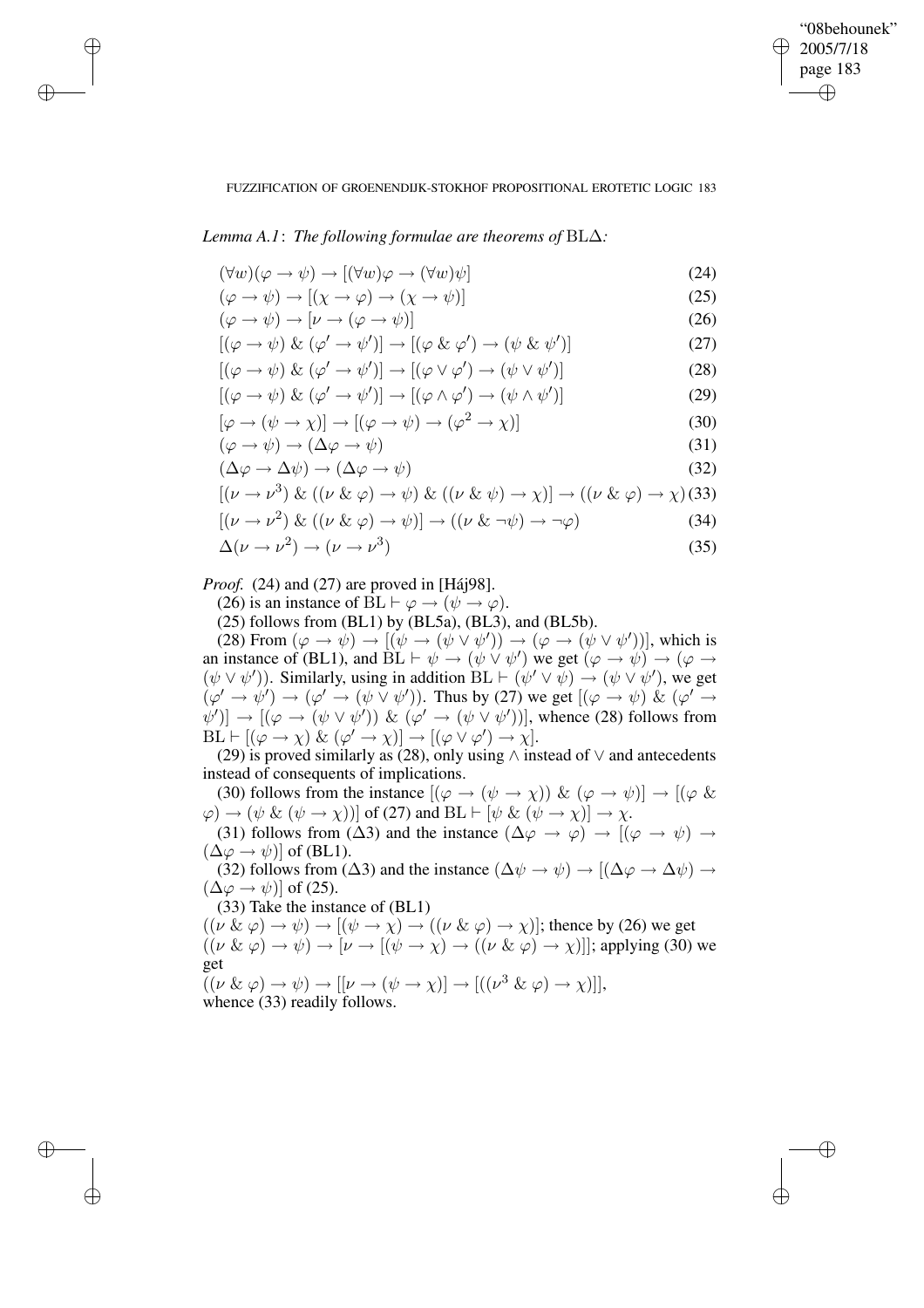✐

184 LIBOR BĚHOUNEK

(34) From BL  $\vdash (\varphi \rightarrow \psi) \rightarrow (\neg \psi \rightarrow \neg \varphi)$  by (26) we get  $\nu \rightarrow [(\varphi \rightarrow \psi) \rightarrow (\neg \psi \rightarrow \neg \varphi)]$ ; then by (30) we have  $[(\nu \& \varphi) \rightarrow \psi] \rightarrow [(\nu^2 \& \neg \psi) \rightarrow \neg \varphi]$ , whence (34).

(35) The instance  $[\Delta(\nu \to \nu^2) \& \nu] \to \nu^2$  of ( $\Delta$ 3) used twice in (27) and  $BL\Delta \vdash (\Delta \varphi \& \Delta \varphi) \leftrightarrow \Delta \varphi$  yield  $[\Delta(\nu \rightarrow \nu^2) \& \nu^2] \rightarrow \nu^4$ , i.e.,  $\Delta(\nu \to \nu^2) \to (\nu^2 \to \nu^4)$ . Since  $\Delta(\nu \to \nu^2) \to (\nu \to \nu^2)$  by ( $\Delta$ 3), we get also  $\Delta(\nu \to \nu^2) \to (\nu \to \nu^4)$ , whence by (BL2) we obtain (35).

*Proof of Lemma 4.4.* The substitution of  $x \in X_i$  for  $p_i$  (for all  $i \leq n$ ) everywhere in the proof of  $\varphi \to \psi$  in F transforms it into the proof of

 $\varphi(x \in X_1, \ldots, x \in X_n) \to \psi(x \in X_1, \ldots, x \in X_n)$ 

in first-order  $F$ . Generalization on x then yields

$$
(\forall x)(\varphi(x \in X_1, \ldots, x \in X_n) \to \psi(x \in X_1, \ldots, x \in X_n))
$$

which is exactly  $\mathrm{Op}_{\varphi}(X_1,\ldots,X_n) \subseteq \mathrm{Op}_{\psi}(X_1,\ldots,X_n)$  by the definitions and axioms of FCT.

Conversely, let e be an evaluation that refutes  $\varphi \to \psi$  (we use the Completeness Theorem for propositional fuzzy logics here, see [Háj98]). We construct a model M of  $\mathcal{F}CT$  that refutes  $Op_{\varphi}(X_1, \ldots, X_n) \subseteq Op_{\psi}(X_1, \ldots, X_n)$  $\ldots, X_n$  as follows. Let the universe of M contain a single element a, and let the class variables  $X_i$  be represented by the functions that assign  $e(p_i)$  to a. It is trivial to check that M models  $\mathcal{F}CT$  and refutes  $Op_{\varphi}(X_1,\ldots,X_n) \subseteq$  $Op_{\psi}(X_1,\ldots,X_n)$ . By the Soundness Theorem of the first-order logic  $\mathcal F$ (see [Háj98]) the proof is done.  $\Box$ 

*Proof of Lemma 4.5:* From the instance  $(x \in X \rightarrow x \in Y) \rightarrow [(x \in Y)]$  $Y \to x \in Z$   $\to (x \in X \to x \in Z)$  of (BL1), generalization on x and distribution of the quantifier by (24) yields the required formula  $[(\forall x)(x \in$  $X \to x \in Y$ ) &  $(\forall x)(x \in Y \to x \in Z)$ ]  $\to (\forall x)(x \in X \to x \in Z)$ .  $\Box$ 

*Proof of Theorem 5.2.* In BL it is provable that  $\varphi$  is equivalent to  $\top \to \varphi$ . Since further  $Op<sub>T</sub> = V$ , we get from Lemma 4.4:

$$
\mathcal{F} \vdash \varphi(p_1, \dots, p_n) \quad \text{iff} \quad \text{if} \quad \mathcal{F} \vdash \top \to \varphi(p_1, \dots, p_n) \quad \text{if} \quad \mathcal{F} \vdash \top \to \varphi(p_1, \dots, p_n) \quad \text{if} \quad \mathcal{F} \text{CT} \vdash \text{Op}_{\top}(\Vert p_1 \Vert, \dots, \Vert p_n \Vert) \subseteq \text{Op}_{\varphi}(\Vert p_1 \Vert, \dots, \Vert p_n \Vert) \quad \text{if} \quad \mathcal{F} \text{CT} \vdash \text{V} \subseteq \Vert \varphi(p_1, \dots, p_n) \Vert \quad \text{if} \quad \mathcal{F} \text{CT} \vdash \text{W} \subseteq \Vert \varphi(p_1, \dots, p_n) \Vert
$$

✐

✐

✐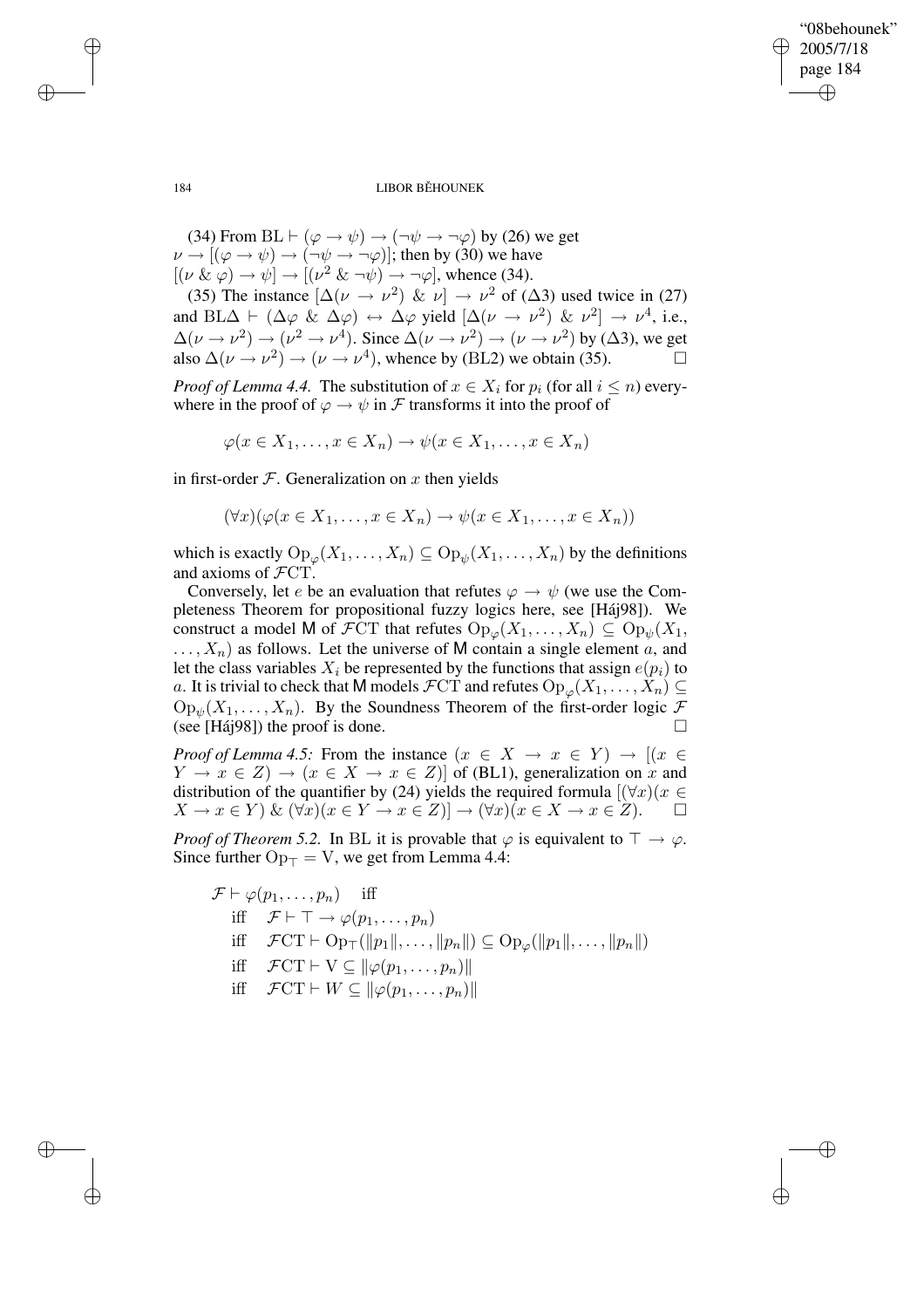✐

### FUZZIFICATION OF GROENENDIJK-STOKHOF PROPOSITIONAL EROTETIC LOGIC 185

The last equivalence follows in one direction from the monotonicity of  $\subset$ (Lemma 4.5); the other direction is obtained by generalization on  $W$  and specification to V.

*Proof of Theorem 5.3:* (1) follows from (33) and a general theorem of [BC04b], but it is not difficult to derive it from (33) directly. Substitute  $w \in W$ ,  $w \in A$ ,  $w \in B$ , and  $w \in C$  into (33) for  $\nu$ ,  $\varphi$ ,  $\psi$ , and  $\chi$ , respectively. Then generalizing on  $w$  and distributing the quantifier by  $(24)$  (using (BL5)), we get (1) expanded according to the definitions of  $\mathcal{F}CT$ . (Use (35) to get the stated precondition of the theorem.)

(2) follows from  $(27)$  and the instances of  $(1)$  $[(A \models B) \& (B \models C)] \rightarrow (A \models C)$  and  $[(C \models B) \& (B \models A)] \rightarrow$  $(C \models A).$ 

(3) It follows from (1) that

✐

✐

✐

✐

 $[(A' \models A) \& (B \models B')] \rightarrow [(A \models B) \rightarrow (A' \models B')]$  and

 $[(A \models A') \& (B' \models B)] \rightarrow [(A' \models B') \rightarrow (A \models B)]$ . Now use (27).

(4) follows from (34) in the same way as (1) from (33). (Note that the converse of (4) does not hold.)  $\Box$ 

*Proof of Theorem* 6.2: (8) is proved by generalization on  $w \in W$  and  $w' \in$ W of the instance  $[(w \in A \leftrightarrow w' \in A) \rightarrow (w \in B \leftrightarrow w' \in B)] \rightarrow [\Delta (w \in A)]$  $A \leftrightarrow w' \in A$   $\rightarrow$   $(w \in B \leftrightarrow w' \in B)$  of (31), and distribution of both quantifiers over the principal implication by (24). (The rule of bounded generalization follows from (26); the analogue of (24) for quantifiers relativized to a *crisp* domain follows easily from (30).)

(9) is proved in the same way as (8) from the instance  $[\Delta(w \in A \leftrightarrow w' \in A])$  $(A) \to \tilde{\Delta}(w \in B \leftrightarrow w' \in B)] \to [\Delta(w \in A \leftrightarrow w' \in A) \to (w \in B \leftrightarrow \Delta)$  $w' \in B$ )] of (32).

*Proof of Theorem 6.3.* In the proof, the restriction of all quantifiers to W is omitted for simplicity's sake. It is an easy, but tedious exercise to verify that the proof works in the same way with all quantifiers restricted to crisp  $W$ . We shall use  $Xww'$  as shorthand for  $w \in \overline{X} \leftrightarrow w' \in X$ .

(10)  $A \equiv B$  amounts to  $A \subseteq B \& B \subseteq A$  here, whence by specification we get  $(A \equiv B) \rightarrow [(w' \in A \rightarrow w' \in B) \& (w \in B \rightarrow w \in A)]$ . The transitivity of implication entails  $[(w' \in A \rightarrow w' \in B) \& (w \in B \rightarrow$  $w \in A$ )  $\&$   $(w \in A \leftrightarrow w' \in A)$   $\rightarrow$   $(w \in B \rightarrow w' \in B)$ ; thus we get  $[(A \equiv B) \& (w \in A \leftrightarrow w' \in A)] \rightarrow (w \in B \rightarrow w' \in B)$ . Similarly  $[(A \equiv B) \& (w' \in A \leftrightarrow w \in A)] \rightarrow (w' \in B \rightarrow w \in B)$ . Since  $BL \vdash [(\chi \rightarrow \varphi) \& (\chi \rightarrow \psi)] \rightarrow [(\chi \rightarrow (\varphi \wedge \psi))]$  and  $BL \vdash [(\varphi \rightarrow \psi)]$  $\psi$ )  $\land$   $(\psi \rightarrow \varphi)] \rightarrow (\varphi \leftrightarrow \psi)$ , we get  $(A \equiv B) \rightarrow [(w \in A \leftrightarrow w' \in A) \rightarrow$  $(w \in B \leftrightarrow w' \in B)$ . Generalization on w and w' plus the axiom ( $\forall$ 2) conclude the proof. (10) for  $\models$ <sub>ft</sub> follows a fortiori (see Theorem 6.2).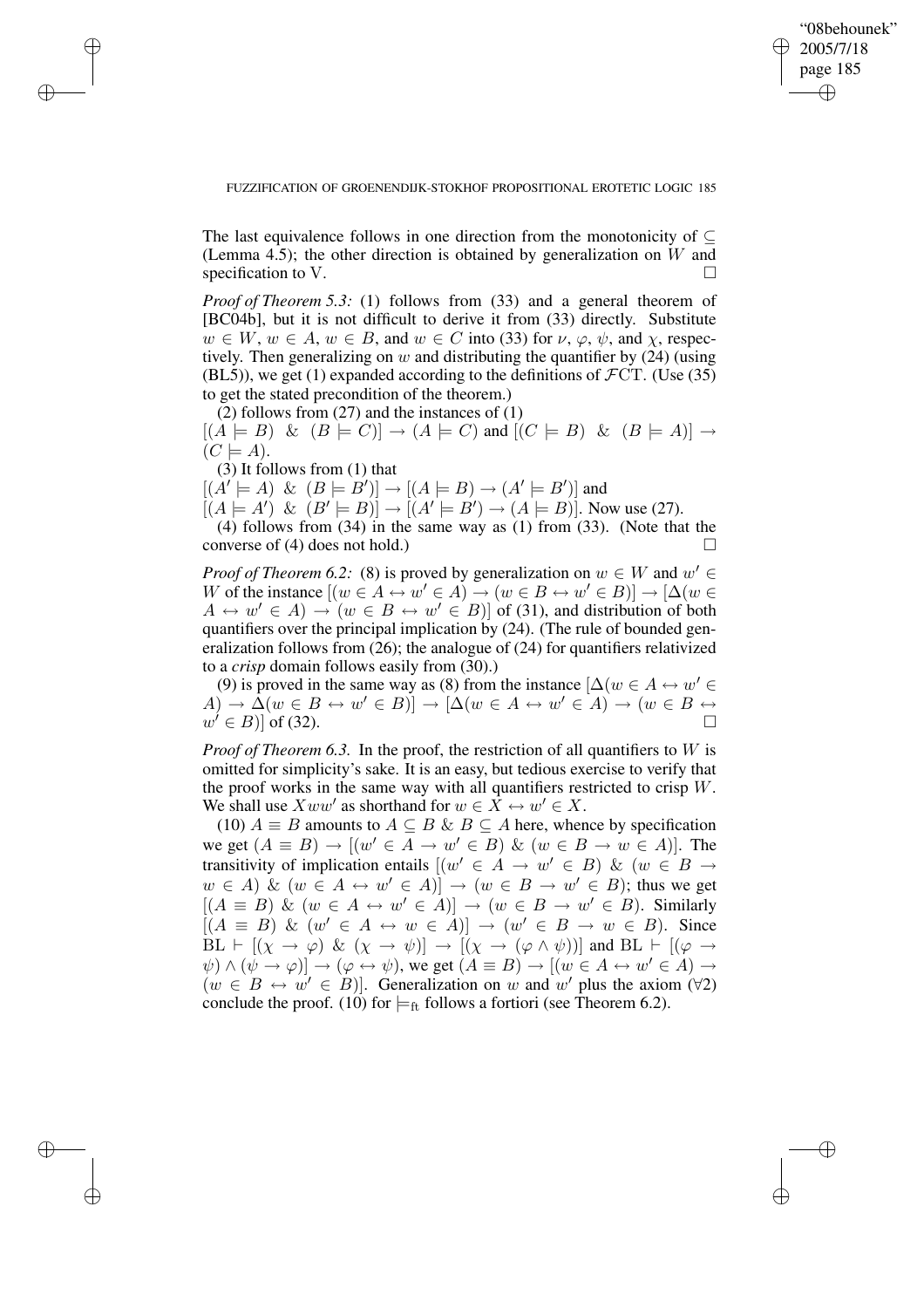✐

#### 186 LIBOR BĚHOUNEK

(11) In the proof of (10) we have proved  $(A \equiv B) \rightarrow (Aww' \rightarrow Bww')$ . By (25) with  $\chi$  instantiated to  $Cww'$  we get  $(A \equiv B) \rightarrow [(Cww' \rightarrow$  $Aww'$ )  $\rightarrow$   $(Cww' \rightarrow Bww')$ ]. Generalization on w, w' plus ( $\forall$ 2) and (24), and generalization on C plus ( $\forall$ 2) conclude the proof. (11) for  $\models$ <sub>ft</sub> is proved in the same way, only using  $\Delta Cww'$  when instantiating  $\chi$  in (25).

(12) As in the proof of (10) we prove  $(A \equiv B) \rightarrow (Bww' \rightarrow Aww')$ . Since further  $BL \vdash [Aww' \& (Aww' \rightarrow Cww')] \rightarrow Cww'$ , we get  $[(A \equiv$ B) & Bww' &  $(Aww' \rightarrow Cww')$ ]  $\rightarrow Cww'$ , i.e.,  $(A \equiv B) \rightarrow [(Aww' \rightarrow$  $Cww' \rightarrow (Bww' \rightarrow Cww')]$ . Generalization on w and w' plus the axiom  $(\forall 2)$  conclude the proof.

(13) From the instance  $((D \models ?A) \rightarrow (D \models ?B)) \rightarrow [(D \models ?B) \rightarrow$  $(D \models ?C)$   $\rightarrow$   $((D \models ?A) \rightarrow (D \models ?C))$  of (BL1), by generalization on D and distribution of the quantifier by  $(24)$  we get  $(13)$ . (14) follows from (13) by (27).  $\Box$ 

*Proof of Theorem 6.4.* Let us denote  $\|\varphi\|$ ,  $\|\psi\|$ ,  $\|\psi'\|$ , and  $\|\psi \diamond \psi'\|$  by A,  $B, B',$  and  $C$  respectively, and adopt the conventions of the Proof of Theorem 6.3.

The precondition of the present theorem gives  $(Bww' \& B'ww') \rightarrow$  $Cww'$ , whence  $[\Delta Aww' \rightarrow (Bww' \& B'ww')] \rightarrow (\Delta Aww' \rightarrow Cww')$  by (25). Thence by (27) and BL $\Delta \vdash \Delta \chi \rightarrow (\Delta \chi \& \Delta \chi)$  we get  $[(\Delta A w w' \rightarrow$  $Bww'$ ) &  $(\Delta Aww' \rightarrow B'ww')] \rightarrow (\Delta Aww' \rightarrow Cww')$ . By generalization on  $w$  and  $w'$  and distribution of the quantifiers by (24) we get the required formula.

That  $\&, \wedge, \vee,$  and  $\leftrightarrow$  substituted for  $\diamond$  satisfy the precondition of the theorem follows from (27), (29), (28), and transitivity of  $\leftrightarrow$ , respectively.  $\square$ 

*Proof of Theorem 6.6:* (15) From (1) we have  $[(A \models B) \& (B \models \varphi)] \rightarrow (A \models \varphi)$  and  $[(A \models B) \& (B \models \neg \varphi)] \rightarrow (A \models$  $\neg\varphi$ ). Thence by (28) it follows that  $[( (A \models B) \& (B \models \varphi)) \vee ((A \models B) \& (B \models \neg \varphi))] \rightarrow ((A \models \varphi) \vee (A \models \varphi))$  $\neg\varphi$ )):

now by  $BL \vdash [(\chi \& \psi) \lor (\chi \& \psi')] \leftrightarrow [\chi \& (\psi \lor \psi')]$  we get  $[(A \models B) \& ((B \models \varphi) \vee (B \models \neg \varphi))] \rightarrow ((A \models \varphi) \vee (A \models \neg \varphi))$ , which is (15).

(16) From (15) we get  $(A \models B) \rightarrow [(B \models \tilde{?}\varphi) \rightarrow (A \models ?\varphi)]$  and  $(B \models A) \rightarrow [(A \models ?\varphi) \rightarrow$  $(B \models ?\varphi)],$ 

whence by  $(27)$  we get  $(16)$ .

(17) From (1) it follows that

 $(\varphi \models \psi) \rightarrow [(A \models \varphi) \rightarrow (A \models \psi)]$  and, using (4),  $(\psi \models \varphi) \rightarrow | (A \models \neg \varphi) \rightarrow (A \models \neg \psi) |$ . Then

✐

✐

✐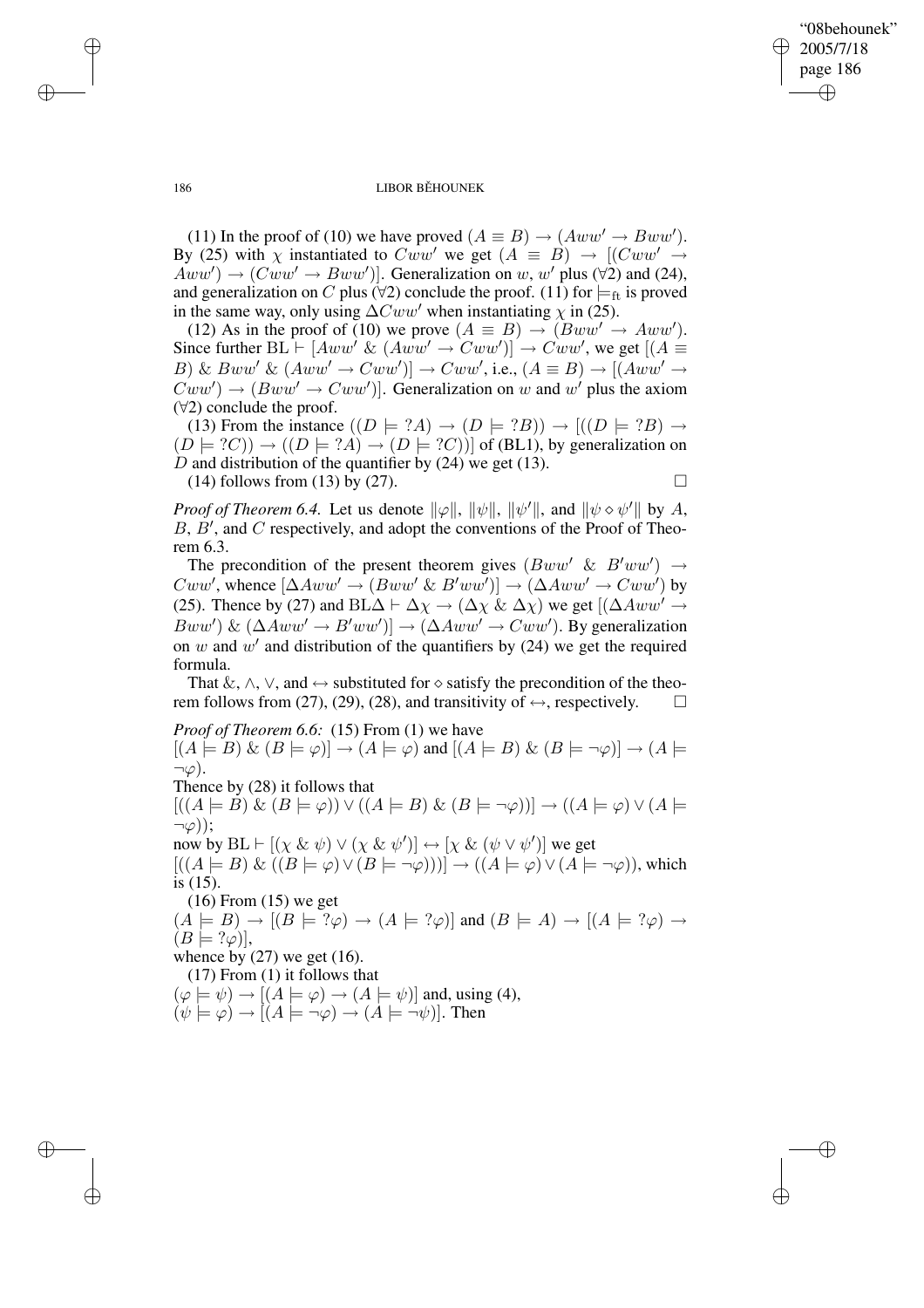### FUZZIFICATION OF GROENENDIJK-STOKHOF PROPOSITIONAL EROTETIC LOGIC 187

 $[(\varphi \equiv \psi) \& ((A \models \varphi) \vee (A \models \neg \varphi))] \rightarrow ((A \models \psi) \vee (A \models \neg \psi))$  as in (15). (15).  $(15)$ 

✐

✐

✐

✐

*Proof of Theorem 6.7:* By (27) we get  $[(\psi^+ \to \varphi) \& (\psi^- \to \neg \varphi)] \to [(\psi^+ \& \psi^-) \to (\varphi \& \neg \varphi)].$ Since  $BL \vdash (\chi \rightarrow (\varphi \& \neg \varphi)) \rightarrow \neg \chi$ , we have  $[(\psi^+ \to \varphi) \& (\psi^- \to \neg \varphi)] \to \neg (\psi^+ \& \psi^-).$ Then proceed as in the proof of (34) and (1).  $\Box$ 

*Proof of Theorem 6.9:* (18) and (19) are proved exactly as (13) and (14). (20) From (17) we have  $(\varphi \equiv \varphi') \rightarrow [(A \models ?\varphi') \rightarrow (A \models ?\varphi)]$ . Thus from  $((A \models ?\varphi') \rightarrow (A \models ?\varphi)) \rightarrow$  $\rightarrow$   $[( (A \models ?\varphi) \rightarrow (A \models ?\psi)) \rightarrow ((A \models ?\varphi') \rightarrow (A \models ?\psi))],$ which is an instance of  $(BL1)$ , we get  $(\varphi \equiv \varphi') \rightarrow [((A \models ?\varphi) \rightarrow (A \models ?\psi)) \rightarrow ((A \models ?\varphi') \rightarrow (A \models ?\psi))].$ Then generalize on A and distribute the quantifier according to  $(\forall 2)$  and  $(24)$ . (21) From (17) we have  $(\psi \equiv \psi') \rightarrow [(A \models ?\psi) \rightarrow (A \models ?\psi')]$ . As in the proof of (20) we derive  $(\psi \equiv \psi') \rightarrow [((A \models ?\varphi) \rightarrow (A \models ?\psi)) \rightarrow ((A \models ?\varphi) \rightarrow (A \models ?\psi'))]$ and proceed as in the previous case.

(22) From (17) we have  $(\varphi \equiv \psi) \rightarrow [(A \models ?\varphi) \rightarrow (A \models ?\psi)].$ Then generalize on A and use  $(\forall 2)$ .

(23) From BL  $\vdash \psi \rightarrow \neg\neg \psi$  we can infer  $\psi \models \neg\neg \psi$  and by (1) get  $(A \models \psi) \rightarrow (A \models \neg \neg \psi)$ , whence  $[(A \models ?\varphi) \rightarrow (A \models ?\psi)] \rightarrow [(A \models ?\varphi) \rightarrow (A \models ?\neg \psi)].$ To finish the proof we generalize on  $A$  and apply (24).  $\Box$ 

✐

✐

Institute of Computer Science, Academy of Sciences of the Czech Republic, Pod Vodárenskou věží 2, 182 07 Praha 8, Czech Republic E-mail: behounek@cs.cas.cz

# **REFERENCES**

- [BC04a] Libor Běhounek and Petr Cintula. *From Fuzzy Logic to Fuzzy Mathematics: A Methodological Manifesto.* Submitted to Fuzzy Sets and Systems, 2004.
- [BC04b] Libor Běhounek and Petr Cintula. *Fuzzy Class Theory*. Fuzzy Sets and Systems 154(1), 34–55, 2005.
- [GS90] Jeroen Groenendijk and Martin Stokhof. *Partitioning Logical Space.* 2nd ESSLLI Annotated Handout, 1990.